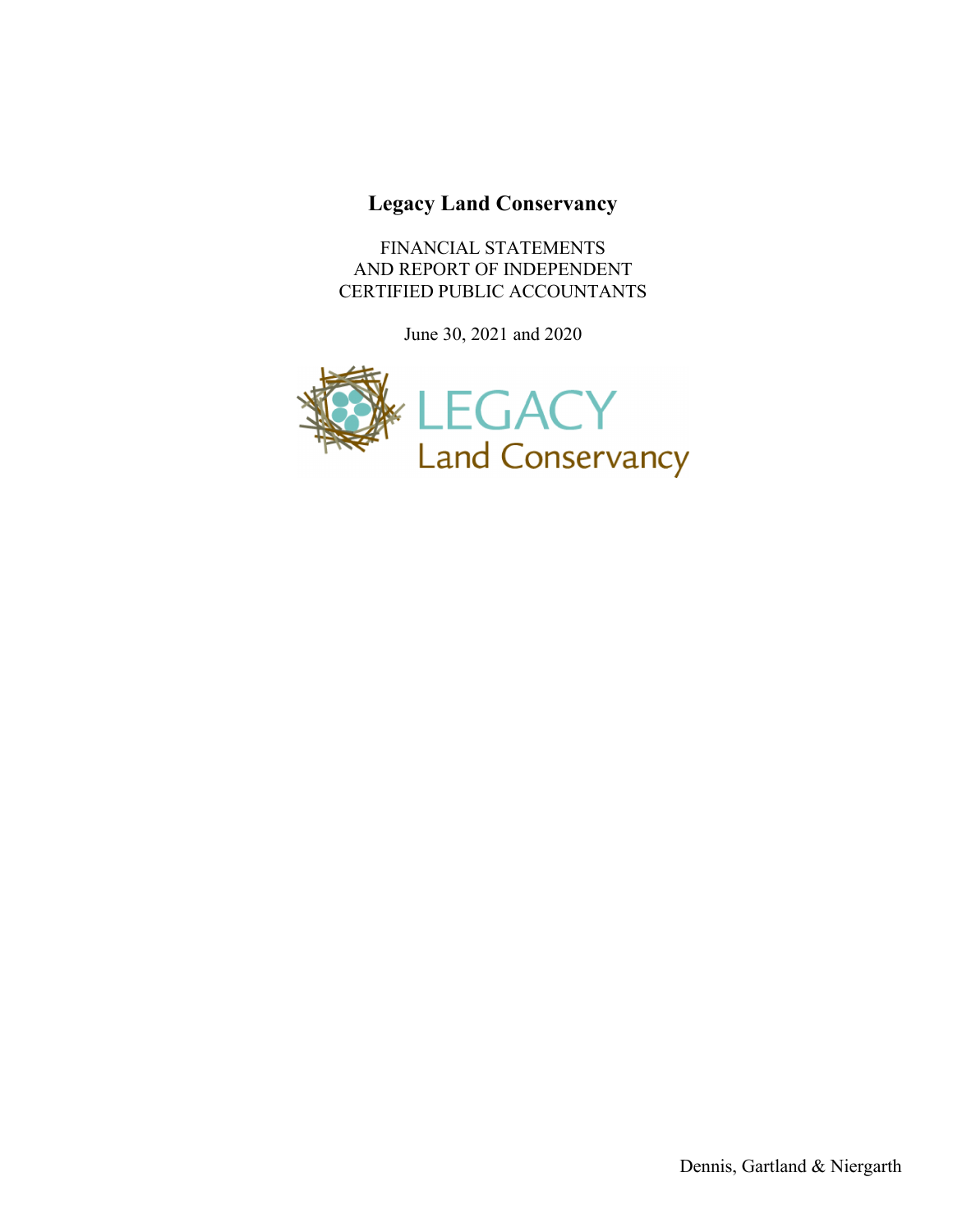# CONTENTS

|                                                              | Page |
|--------------------------------------------------------------|------|
|                                                              |      |
|                                                              |      |
| <b>STATEMENT OF ACTIVITIES</b>                               |      |
|                                                              |      |
|                                                              |      |
| STATEMENT OF FUNCTIONAL EXPENSES                             |      |
|                                                              |      |
|                                                              |      |
|                                                              |      |
|                                                              |      |
| SUPPLEMENTAL INFORMATION                                     |      |
| SCHEDULE OF NET ASSETS WITH AND WITHOUT DONOR RESTRICTIONS28 |      |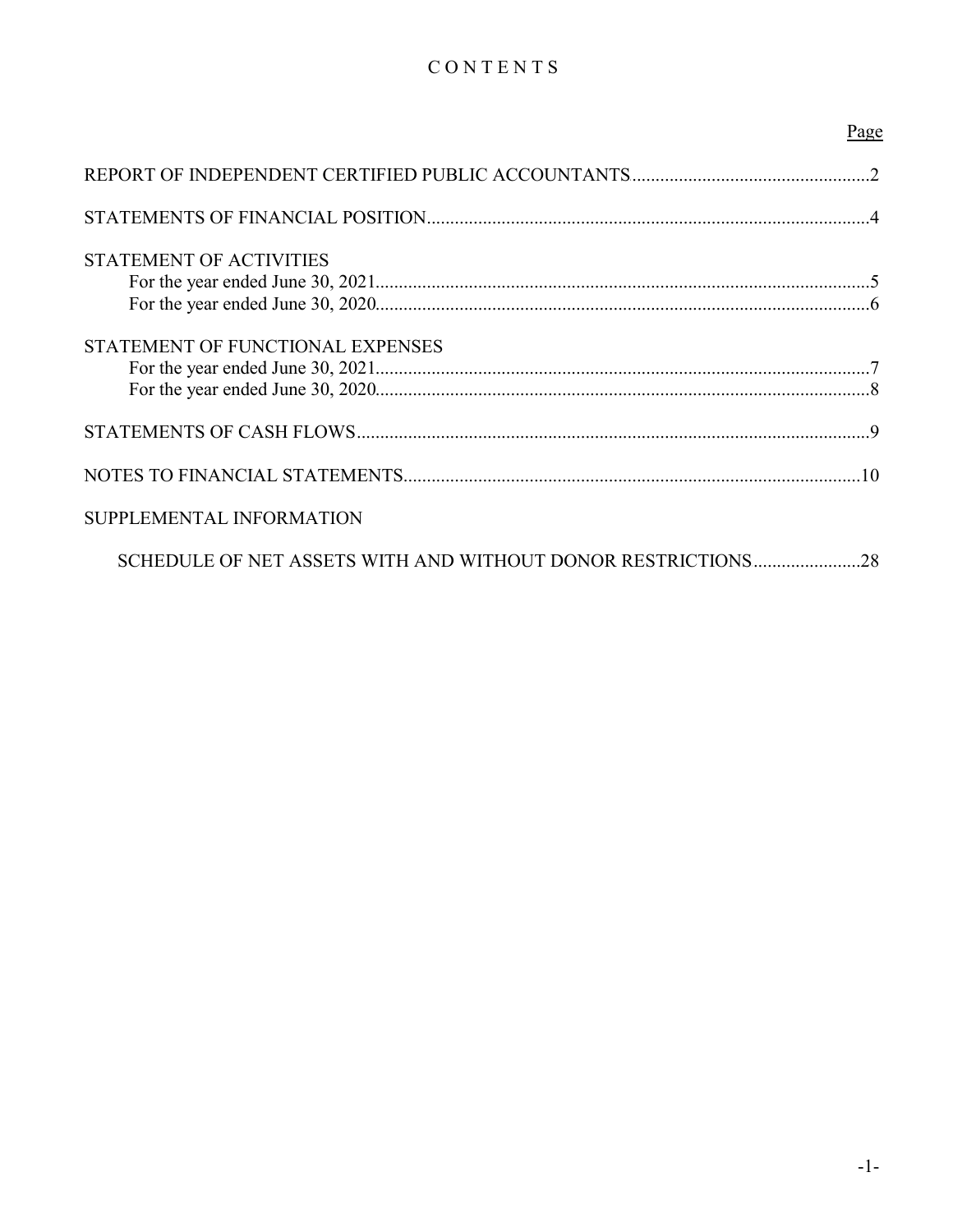

Thomas E. Gartland, Retired Brad P. Niergarth, CPA<br>James G. Shumate, CPA Robert C. Thompson, CPA Michael D. Shaw, Retired Mary F. Krantz, CPA<br>Shelly K. Bedford, CPA Heidi M. Wendel, CPA Shelly A. Ashmore, CPA James M. Taylor, CPA Trina B. Edwards, CPA<br>John A. Blair, CPA James V. Cusenza, CPA Laurie A. Bamberg, CPA

## **REPORT OF INDEPENDENT CERTIFIED PUBLIC ACCOUNTANTS**

To the Board of Directors Legacy Land Conservancy

We have audited the accompanying financial statements of the *Legacy Land Conservancy* (the "Conservancy") (a nonprofit organization), which comprise the statements of financial position as of June 30, 2021 and 2020, and the related statements of activities, functional expenses and cash flows for the years then ended, and the related notes to the financial statements.

### *Management's Responsibility for the Financial Statements*

Management is responsible for the preparation and fair presentation of these financial statements in accordance with accounting principles generally accepted in the United States of America; this includes the design, implementation, and maintenance of internal control relevant to the preparation and fair presentation of financial statements that are free from material misstatement, whether due to fraud or error.

## *Auditor's Responsibility*

Our responsibility is to express an opinion on these financial statements based on our audits. We conducted our audits in accordance with auditing standards generally accepted in the United States of America. Those standards require that we plan and perform the audits to obtain reasonable assurance about whether the financial statements are free from material misstatement.

An audit involves performing procedures to obtain audit evidence about the amounts and disclosures in the financial statements. The procedures selected depend on the auditor's judgment, including the assessment of the risks of material misstatement of the financial statements, whether due to fraud or error. In making those risk assessments, the auditor considers internal control relevant to the Conservancy's preparation and fair presentation of the financial statements in order to design audit procedures that are appropriate in the circumstances, but not for the purpose of expressing an opinion on the effectiveness of the Conservancy's internal control. Accordingly, we express no such opinion. An audit also includes evaluating the appropriateness of accounting policies used and the reasonableness of significant accounting estimates made by management, as well as evaluating the overall presentation of the financial statements.

We believe that the audit evidence we have obtained is sufficient and appropriate to provide a basis for our audit opinion.

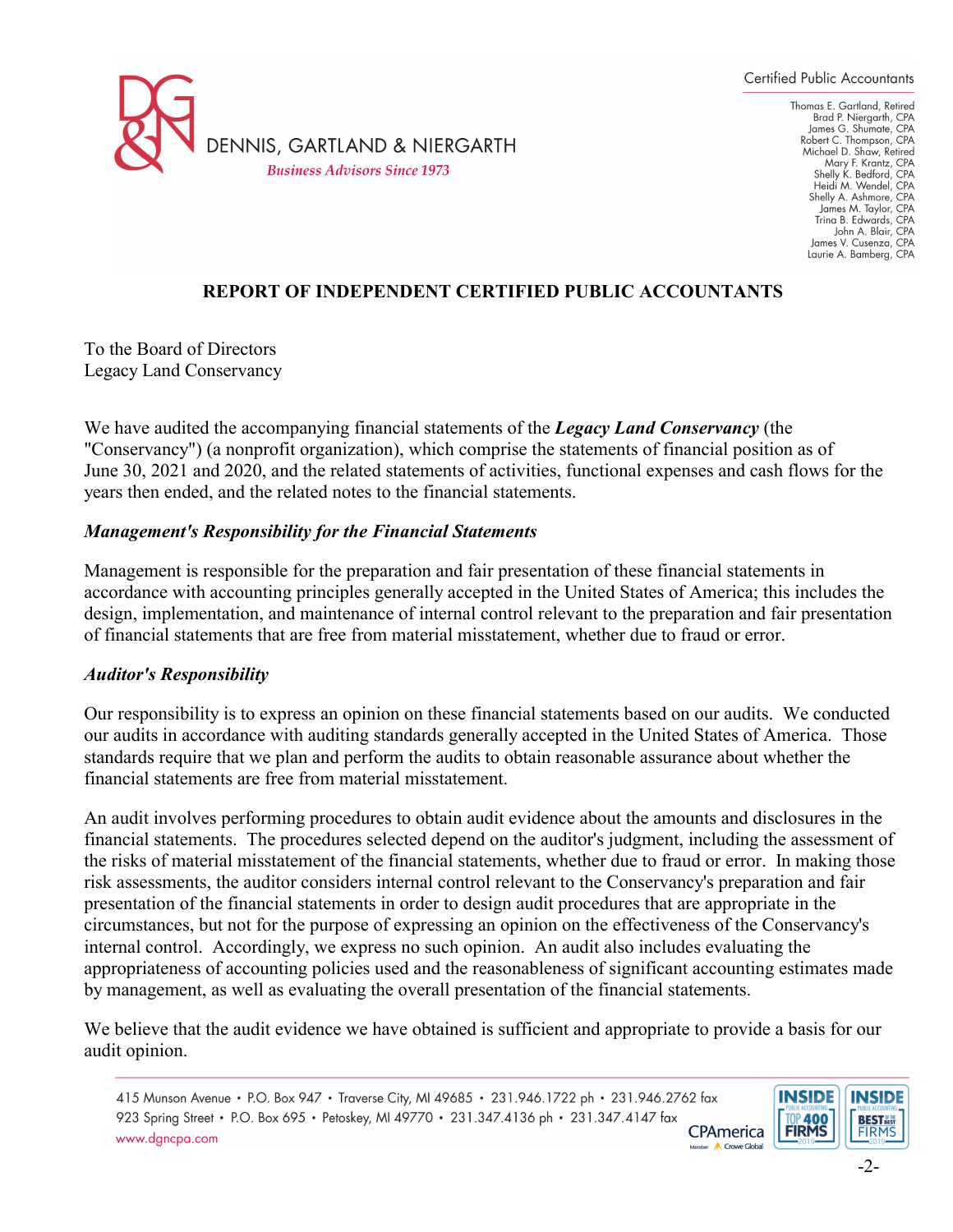## *Opinion*

In our opinion, the financial statements referred to above present fairly, in all material respects, the financial position of the Legacy Land Conservancy as of June 30, 2021 and 2020 and the changes in its net assets and its cash flows for the years then ended in conformity with accounting principles generally accepted in the United States of America.

## *Report on Supplemental Information*

Our audit was conducted for the purpose of forming an opinion on the financial statements as a whole. The supplemental information on page 28 is presented for purposes of additional analysis and is not a required part of the financial statements. Such information is the responsibility of management and was derived from and relates directly to the underlying accounting and other records used to prepare the financial statements. The information has been subjected to the auditing procedures applied in the audit of the financial statements and certain additional procedures, including comparing and reconciling such information directly to the underlying accounting and other records used to prepare the financial statements or to the financial statements themselves, and other additional procedures in accordance with auditing standards generally accepted in the United States of America. In our opinion, the information is fairly stated in all material respects in relation to the financial statements as a whole.

*Dennis, Gartland & Niergarth* 

Certified Public Accountants Traverse City, Michigan

December 15, 2021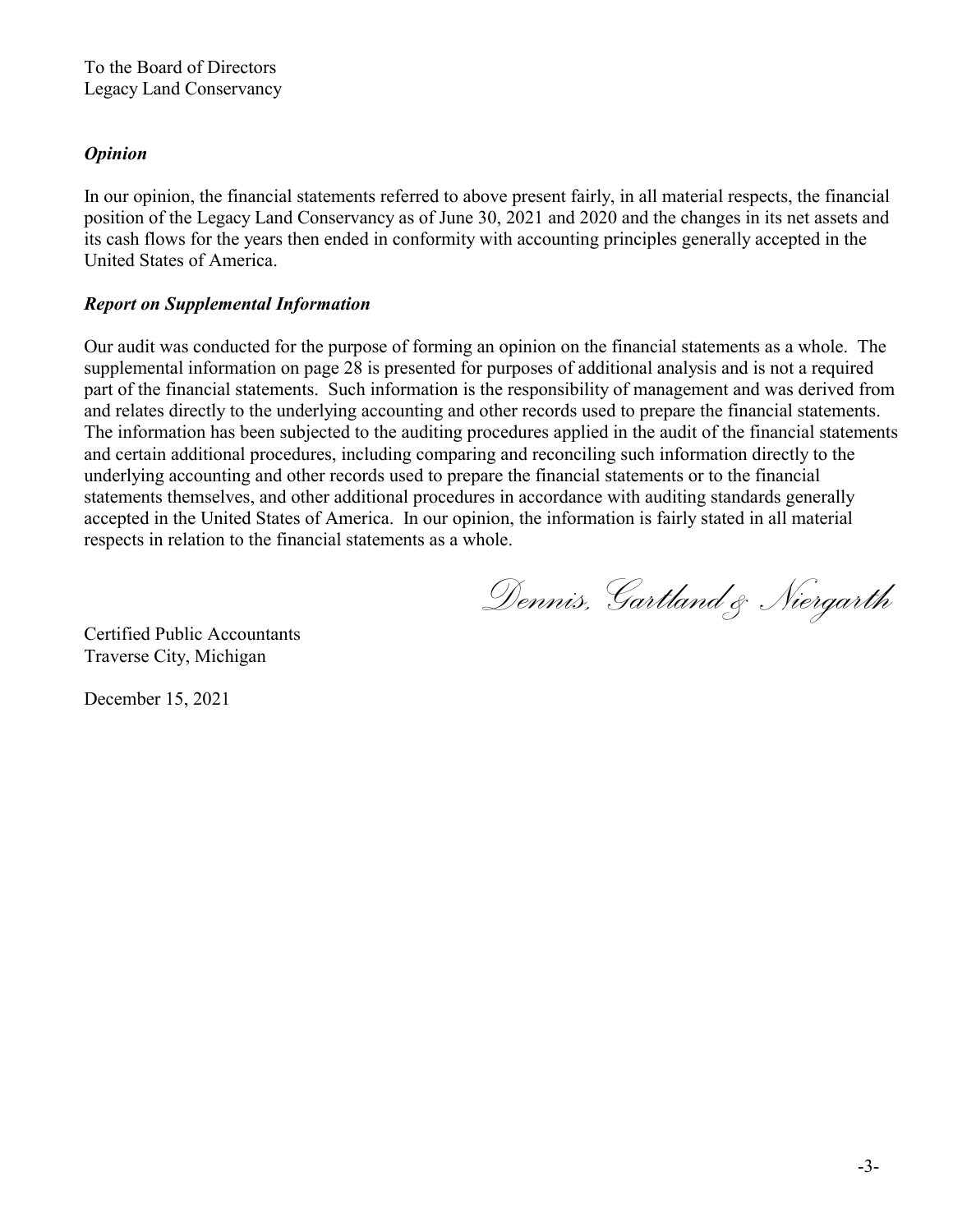# STATEMENTS OF FINANCIAL POSITION

# For the Years Ended June 30,

|                                                   | 2021           |               | 2020      |
|---------------------------------------------------|----------------|---------------|-----------|
| <b>ASSETS</b>                                     |                |               |           |
| <b>Current Assets</b>                             |                |               |           |
| Cash and cash equivalents (Note C)                | \$<br>430,671  | $\mathbb{S}$  | 346,476   |
| Pledges receivable (Note E)                       | 34,310         |               | 381,120   |
| Public grants receivable (Note F)                 | 12,295         |               | 7,445     |
| Prepaid expenses                                  | 19,960         |               | 16,767    |
| Other current assets                              | 4,114          |               | 4,114     |
| Total current assets                              | 501,350        |               | 755,922   |
| <b>Land Under Protection</b>                      |                |               |           |
| Preserves - with donor restrictions (Note I)      | 4,597,418      |               | 4,597,418 |
| Land held for resale (Note I)                     | 260,000        |               | 260,000   |
| Conservation easements (Note A)                   | 87             |               | 86        |
| Land options                                      | 1,400          |               | 1,200     |
| Total land under protection                       | 4,858,905      |               | 4,858,704 |
| <b>Other Assets</b>                               |                |               |           |
| Pledges receivable, net, non-current (Note E)     | 4,100          |               | 3,000     |
| Investments (Note D)                              | 1,414,484      |               | 993,963   |
| Restricted investments for endowments (Note D)    | 1,483,749      |               | 1,183,134 |
| Total other assets                                | 2,902,333      |               | 2,180,097 |
| Total assets                                      | 8,262,588      |               | 7,794,723 |
| <b>LIABILITIES AND NET ASSETS</b>                 |                |               |           |
| <b>LIABILITIES</b>                                |                |               |           |
| Accounts payable                                  | \$<br>5,058    | $\mathcal{S}$ | 929       |
| Accrued expenses                                  | 48,823         |               | 41,085    |
| Current portion of long-term debt (Note L)        | 9,497          |               | 40,122    |
| Total current liabilities                         | 63,378         |               | 82,136    |
| Long-term debt (Note L)                           | 83,326         |               | 50,078    |
|                                                   |                |               |           |
| <b>Total liabilities</b>                          | <u>146,704</u> |               | 132,214   |
| <b>NET ASSETS</b>                                 |                |               |           |
| Without donor restrictions                        |                |               |           |
| Undesignated                                      | 260,109        |               |           |
| Land held for resale                              | 260,000        |               | 260,000   |
| Board designated (Note M)                         | 696,419        |               | 702,419   |
| With donor restrictions                           |                |               |           |
| Subject to purpose and time restrictions (Note N) | 835,837        |               | 933,639   |
| Subject to restrictions in perpetuity (Note N)    | 6,063,519      |               | 5,766,451 |
| Total net assets                                  | 8,115,884      |               | 7,662,509 |
| Total liabilities and net assets                  | 8,262,588      |               | 7,794,723 |

The accompanying notes are an integral part of these financial statements. -4-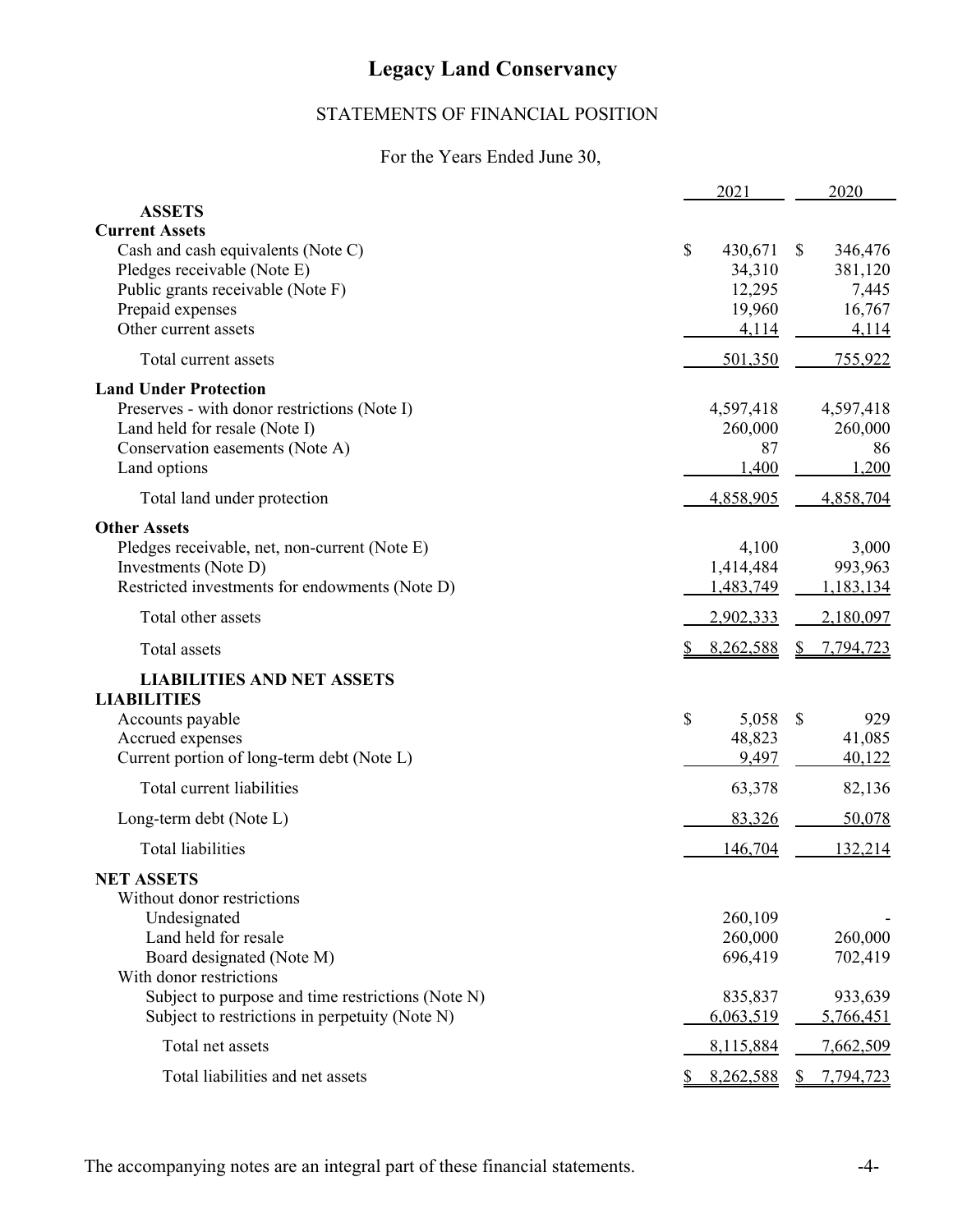# STATEMENT OF ACTIVITIES

# For the Year Ended June 30, 2021

|                                                    | Without       | With          |                         |
|----------------------------------------------------|---------------|---------------|-------------------------|
|                                                    | Donor         | Donor         |                         |
|                                                    | Restrictions  | Restrictions  | Total                   |
| <b>REVENUE AND SUPPORT</b>                         |               |               |                         |
| Contributions and pledges                          | \$<br>444,291 | 107,484<br>\$ | $\mathbb{S}$<br>551,775 |
| Gifts of land or development rights                | 1             |               |                         |
| Special events, net of expenses of \$3,822         | 34,856        |               | 34,856                  |
| Public grants                                      | 51,382        |               | 51,382                  |
| Investment returns, net (Note D)                   | 143,718       | 332,078       | 475,796                 |
| Miscellaneous                                      | 2,348         |               | 2,348                   |
| Net assets released due to satisfaction of program |               |               |                         |
| restrictions                                       | 240,296       | (240,296)     |                         |
| Total revenue and support                          | 916,892       | 199,266       | 1,116,158               |
| <b>EXPENSES</b>                                    |               |               |                         |
| Program services                                   | 478,334       |               | 478,334                 |
| Management and general                             | 212,852       |               | 212,852                 |
| Fundraising                                        | 61,797        |               | 61,797                  |
|                                                    |               |               |                         |
| Total expenses                                     | 752,983       |               | 752,983                 |
| <b>CHANGE IN NET ASSETS BEFORE OTHER INCOME</b>    | 163,909       | 199,266       | 363,175                 |
| Other income - PPP loan forgiveness                | 90,200        |               | 90,200                  |
| <b>CHANGE IN NET ASSETS</b>                        | 254,109       | 199,266       | 453,375                 |
| NET ASSETS, beginning of year                      | 962,419       | 6,700,090     | 7,662,509               |
| NET ASSETS, end of year                            | 1,216,528     | \$6,899,356   | \$8,115,884             |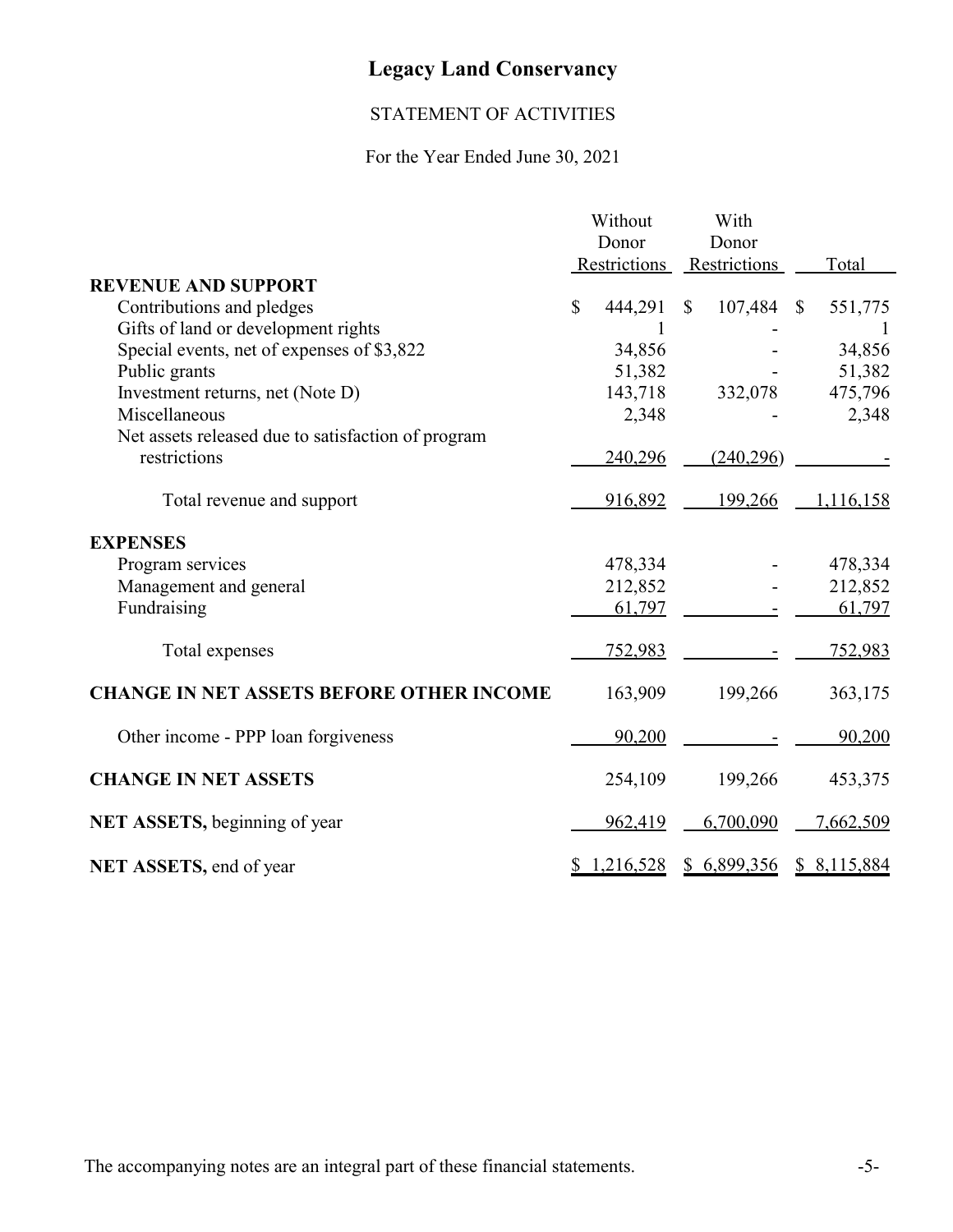# STATEMENT OF ACTIVITIES

# For the Year Ended June 30, 2020

|                                                    |              | Without             |              | With         |               |           |
|----------------------------------------------------|--------------|---------------------|--------------|--------------|---------------|-----------|
|                                                    |              | Donor               |              | Donor        |               |           |
|                                                    |              | <b>Restrictions</b> |              | Restrictions |               | Total     |
| <b>REVENUE AND SUPPORT</b>                         |              |                     |              |              |               |           |
| Contributions and pledges                          | $\mathbb{S}$ | 396,956             | $\mathbb{S}$ | 579,086      | <sup>\$</sup> | 976,042   |
| Gifts of land or development rights                |              | 68,884              |              |              |               | 68,884    |
| Public grants                                      |              | 24,855              |              | 11,688       |               | 36,543    |
| Investment returns, net                            |              | 30,462              |              | 19,817       |               | 50,279    |
| Miscellaneous                                      |              | 11,768              |              |              |               | 11,768    |
| Net assets released due to satisfaction of program |              |                     |              |              |               |           |
| restrictions                                       |              | 354,526             |              | (354, 526)   |               |           |
| Total revenue and support                          |              | 887,451             |              | 256,065      |               | 1,143,516 |
| <b>EXPENSES</b>                                    |              |                     |              |              |               |           |
| Program services                                   |              | 618,525             |              |              |               | 618,525   |
| Management and general                             |              | 226,614             |              |              |               | 226,614   |
| Fundraising                                        |              | 67,986              |              |              |               | 67,986    |
| Total expenses                                     |              | 913,125             |              |              |               | 913,125   |
| <b>CHANGE IN NET ASSETS</b>                        |              | (25, 674)           |              | 256,065      |               | 230,391   |
| NET ASSETS, beginning of year                      |              | 988,093             |              | 6,444,025    |               | 7,432,118 |
| NET ASSETS, end of year                            | \$           | 962,419             |              | \$6,700,090  | S.            | 7,662,509 |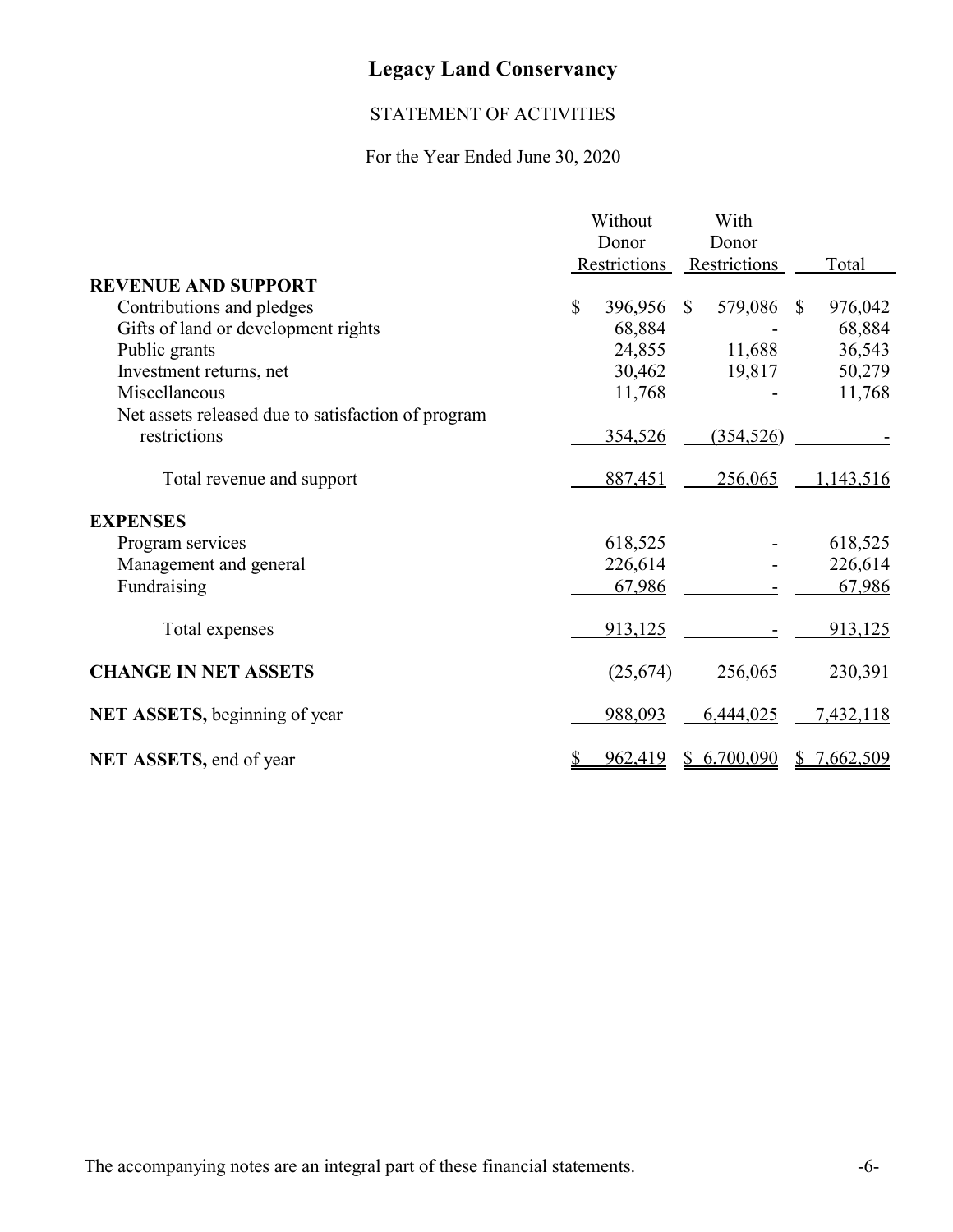# STATEMENT OF FUNCTIONAL EXPENSES

## For the Year Ended June 30, 2021

|                                     | Program<br>Services | Management<br>and General | Fundraising | Total        |
|-------------------------------------|---------------------|---------------------------|-------------|--------------|
|                                     |                     |                           |             |              |
| Purchase of land development rights | \$<br>33,300        | $\mathcal{S}$             | \$          | \$<br>33,300 |
| Land project expense                | 31,596              |                           |             | 31,596       |
| Maintenance                         | 1,466               |                           |             | 1,466        |
| Total land expenses                 | 66,362              |                           |             | 66,362       |
| <b>Salaries</b>                     | 258,533             | 133,575                   | 38,780      | 430,888      |
| Payroll taxes and benefits          | 52,851              | 27,307                    | 7,928       | 88,086       |
| Consulting and contracted services  | 9,477               | 4,896                     | 1,422       | 15,795       |
| Travel                              | 1,516               | 784                       | 228         | 2,528        |
| Audit                               | 8,280               | 4,278                     | 1,242       | 13,800       |
| Bank charges                        | 1,455               | 751                       | 218         | 2,424        |
| Fees and dues                       | 6,568               | 3,394                     | 985         | 10,947       |
| Copying and printing                | 7,732               | 3,995                     | 1,160       | 12,887       |
| Insurance                           | 9,330               | 4,820                     | 1,399       | 15,549       |
| Supplies and materials              | 3,614               | 1,867                     | 542         | 6,023        |
| Postage and mailing                 | 2,214               | 1,144                     | 332         | 3,690        |
| Rent and occupancy                  | 34,833              | 17,997                    | 5,225       | 58,055       |
| Software and IT                     | 8,304               | 4,291                     | 1,246       | 13,841       |
| Miscellaneous                       | 151                 | 78                        | 23          | 252          |
| Telephone                           | 2,383               | 1,231                     | 357         | 3,971        |
| Media and marketing                 | 4,731               | 2,444                     | 710         | 7,885        |
| Total expenses                      | 478,334             | 212,852                   | 61,797      | 752,983      |

The accompanying notes are an integral part of these financial statements. -7-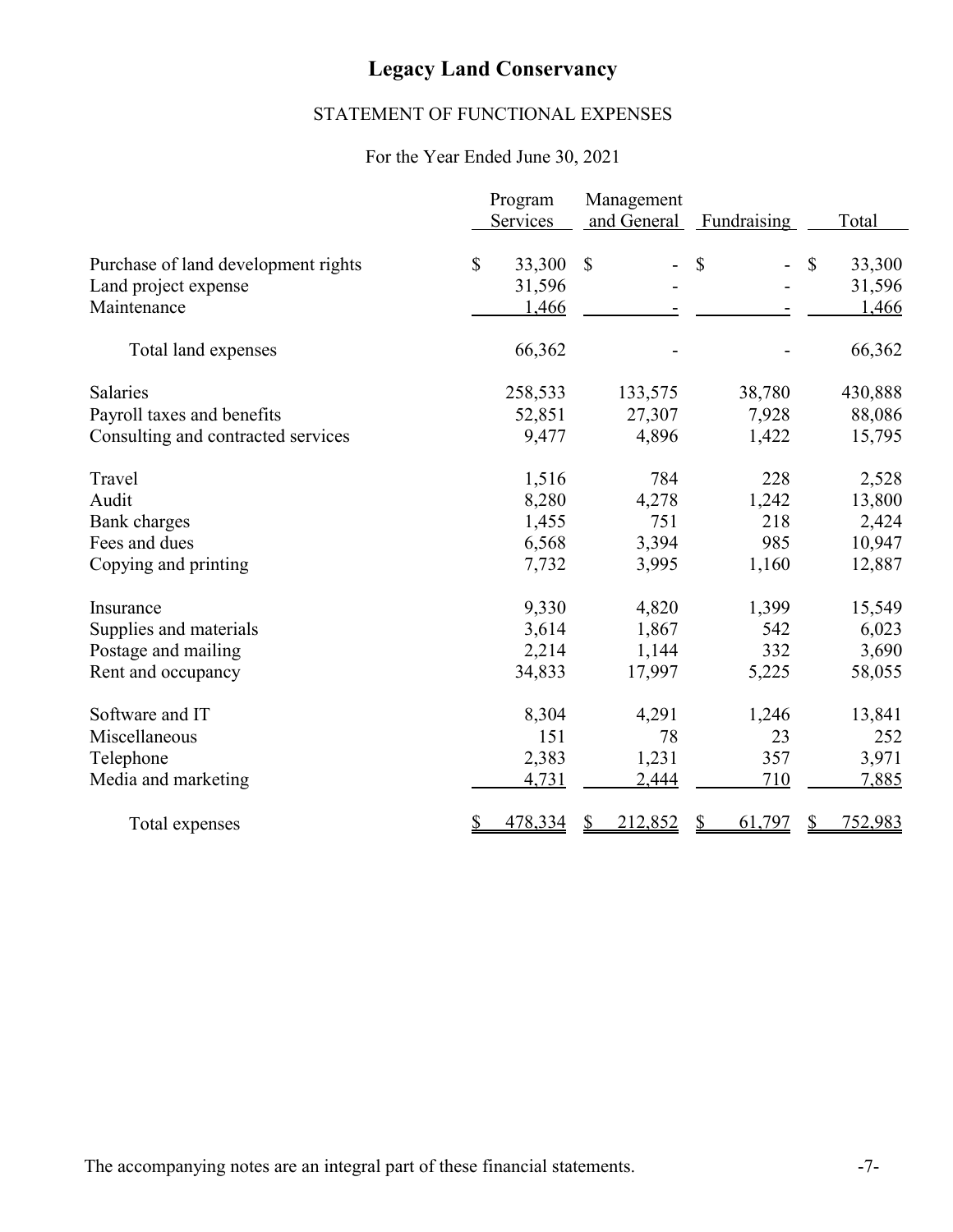# STATEMENT OF FUNCTIONAL EXPENSES

## For the Year Ended June 30, 2020

|                                         | Program      | Management  |                                |              |         |
|-----------------------------------------|--------------|-------------|--------------------------------|--------------|---------|
|                                         | Services     | and General | Fundraising                    |              | Total   |
|                                         |              |             |                                |              |         |
| Conservation easement valuation expense | \$<br>68,883 | \$<br>-     | $\mathbb{S}$<br>$\overline{a}$ | $\mathbb{S}$ | 68,883  |
| Purchase of land development rights     | 60,116       |             |                                |              | 60,116  |
| Land project expense                    | 27,107       |             |                                |              | 27,107  |
| Maintenance                             | 2,419        |             |                                |              | 2,419   |
| Total land expenses                     | 158,525      |             |                                |              | 158,525 |
| Salaries                                | 282,936      | 139,149     | 41,745                         |              | 463,830 |
| Payroll taxes and benefits              | 56,788       | 27,928      | 8,379                          |              | 93,095  |
| Consulting and contracted services      | 17,838       | 8,773       | 2,632                          |              | 29,243  |
| Travel                                  | 2,230        | 1,096       | 329                            |              | 3,655   |
| Audit                                   | 9,089        | 4,470       | 1,341                          |              | 14,900  |
| Bank charges                            | 772          | 765         | 229                            |              | 1,766   |
| Fees and dues                           | 13,219       | 6,501       | 1,950                          |              | 21,670  |
| Copying and printing                    | 8,096        | 3,982       | 1,195                          |              | 13,273  |
| Insurance                               | 9,185        | 4,517       | 1,355                          |              | 15,057  |
| Supplies and materials                  | 3,209        | 1,578       | 474                            |              | 5,261   |
| Postage and mailing                     | 2,819        | 1,387       | 416                            |              | 4,622   |
| Rent and occupancy                      | 36,206       | 17,806      | 5,342                          |              | 59,354  |
| Software and IT                         | 12,649       | 6,220       | 1,866                          |              | 20,735  |
| Miscellaneous                           | 527          | 260         | 78                             |              | 865     |
| Telephone                               | 2,256        | 1,110       | 333                            |              | 3,699   |
| Media and marketing                     | 2,181        | 1,072       | 322                            |              | 3,575   |
| Total expenses                          | 618,525      | 226,614     | 67,986<br>\$                   |              | 913,125 |

The accompanying notes are an integral part of these financial statements. -8-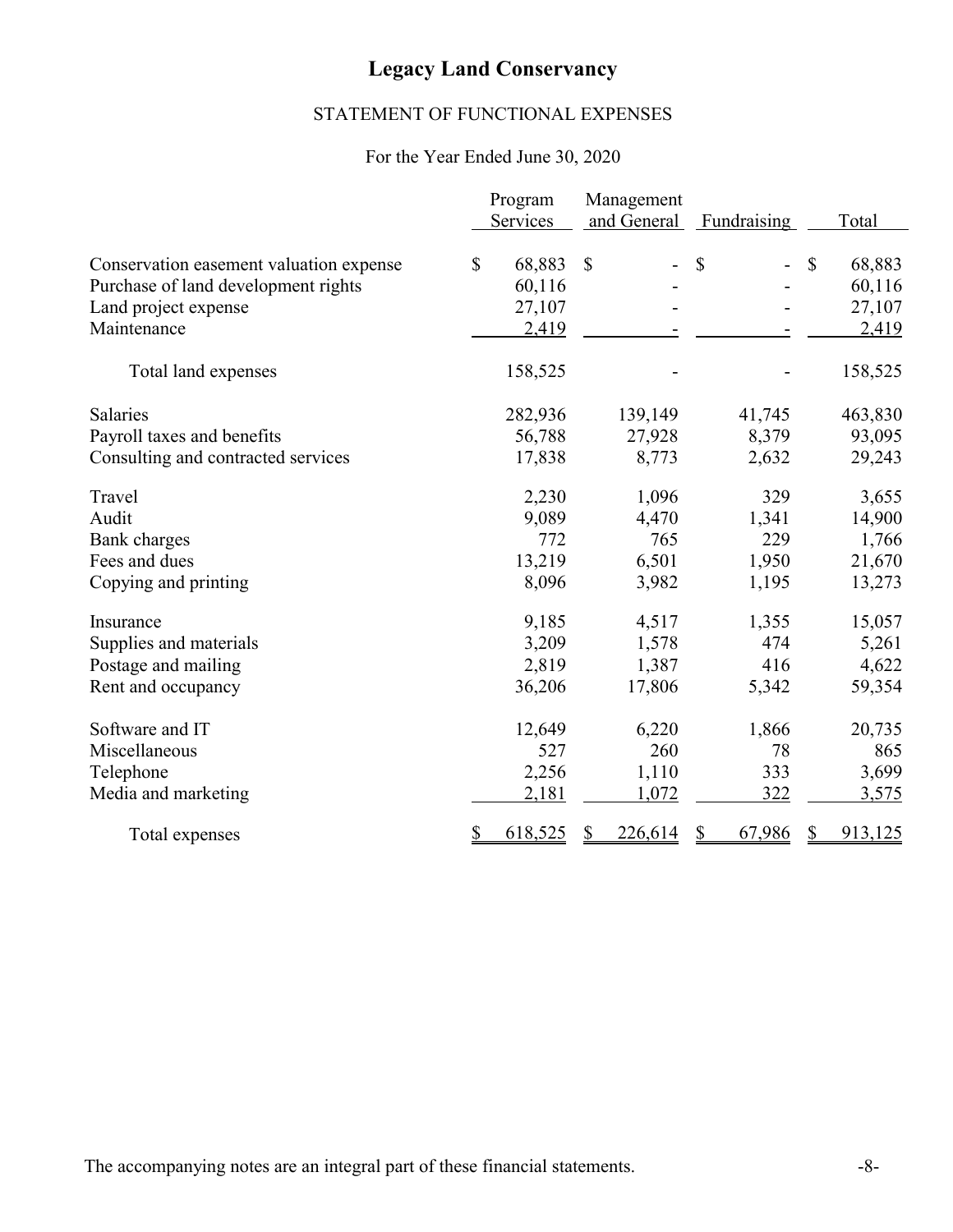# STATEMENTS OF CASH FLOWS

# For the Years Ended June 30,

|                                                                        | 2021          |               | 2020      |
|------------------------------------------------------------------------|---------------|---------------|-----------|
| <b>CASH FLOWS FROM OPERATING ACTIVITIES</b>                            |               |               |           |
| Change in net assets                                                   | \$<br>453,375 | <sup>\$</sup> | 230,391   |
| Adjustments to reconcile change in net assets to net                   |               |               |           |
| cash provided (used) by operating activities                           |               |               |           |
| Development rights extinguished                                        | 230,000       |               | 127,000   |
| Net realized gain on investments                                       | (71, 675)     |               | (28, 588) |
| Net unrealized gain on investments                                     | (379, 277)    |               | 15,657    |
| Noncash contributions - conservation easements and land donations      | (1)           |               | (68, 884) |
| Changes in operating assets and liabilities which provided (used) cash |               |               |           |
| Account receivables                                                    |               |               | 310       |
| Prepaid expenses                                                       | (3, 194)      |               | 8,884     |
| Pledges receivable                                                     | 345,710       |               | (85, 124) |
| Grants receivable                                                      | (4,850)       |               | 3,225     |
| Accounts payable and accrued expenses                                  | 11,868        |               | 901       |
| Net cash from operating activities                                     | 581,956       |               | 203,772   |
| <b>CASH FLOWS FROM INVESTING ACTIVITIES</b>                            |               |               |           |
| Sale (purchase) of investments                                         | (270, 184)    |               | (16, 565) |
| Exercise (acquisitions) of option to purchase land                     | (200)         |               | 300       |
| Acquisition of conservation easements                                  | (230,000)     |               | (58, 117) |
| Net cash from investing activities                                     | (500, 384)    |               | (74, 382) |
| <b>CASH FLOWS FROM FINANCING ACTIVITIES</b>                            |               |               |           |
| Proceeds from long-term debt                                           | 2,623         |               | 90,200    |
| NET CHANGE IN CASH AND CASH EQUIVALENTS                                | 84,195        |               | 219,590   |
| Cash and cash equivalents, beginning of year                           | 346,476       |               | 126,886   |
| Cash and cash equivalents, end of year                                 | \$<br>430,671 | S             | 346,476   |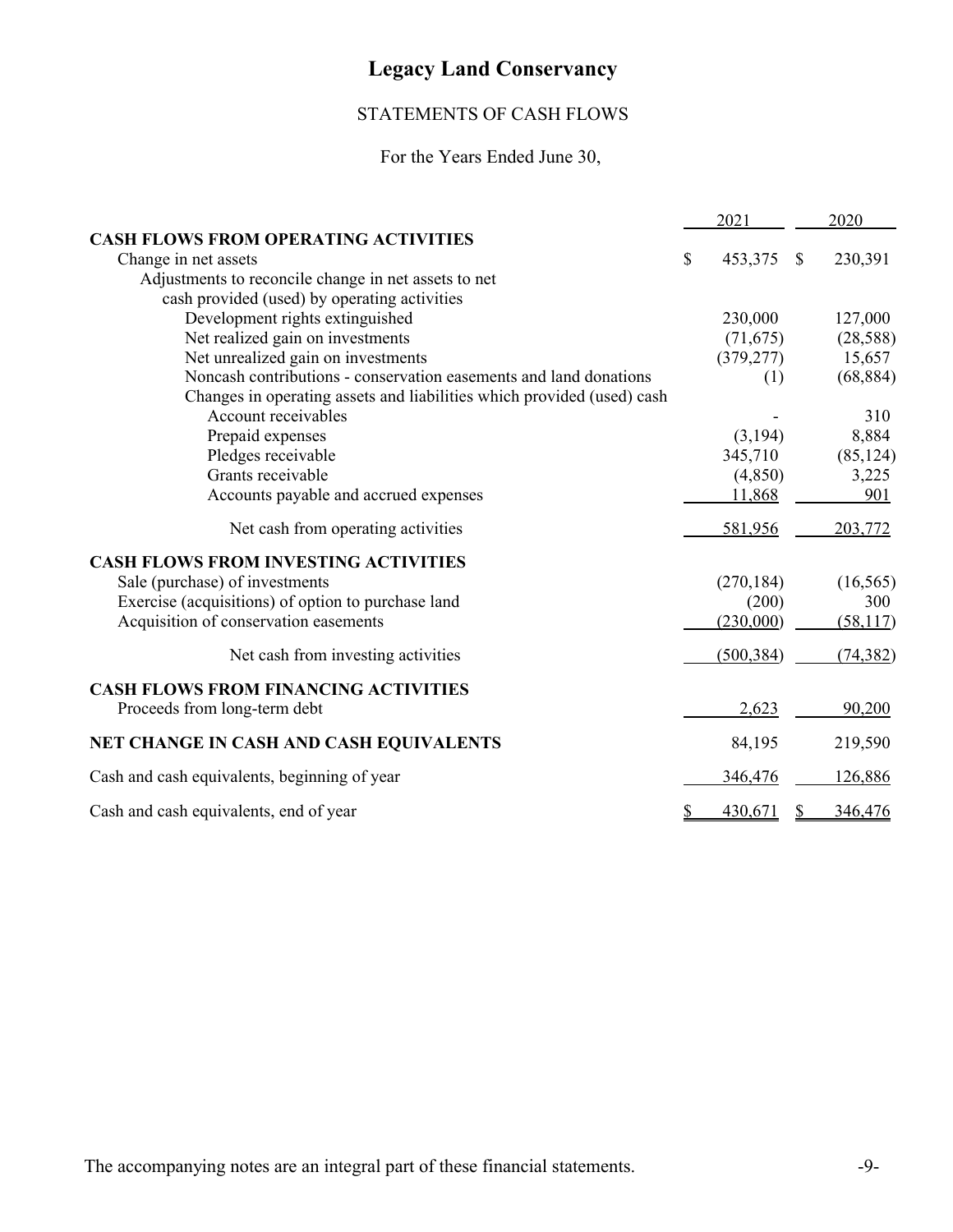## NOTES TO FINANCIAL STATEMENTS

### **NOTE A - NATURE OF ACTIVITIES AND SIGNIFICANT ACCOUNTING POLICIES**

#### *Nature of Activitie*s

The Legacy Land Conservancy (the "Conservancy") is a not-for-profit corporation, founded in 1971, operating in Washtenaw, Jackson, and surrounding counties in southeastern Michigan. The Conservancy's mission is to protect natural areas, working farmlands and open spaces in the area. The Conservancy accomplishes its mission through three primary activities of acquiring protective interests in conservation land through purchase and donation; advocating for the protection of open spaces; and caring for the land it owns and monitoring land under conservation agreements. The major funding for the Conservancy is derived from donations, grants and fundraising events.

#### *Basis of Accounting*

The financial statements have been prepared on the accrual basis of accounting and otherwise in accordance with generally accepted accounting principles applicable to not-for-profit organizations in the United States of America ("GAAP").

#### *Financial Statement Presentation*

Net assets, revenues, gains, and losses are classified based on the existence or absence of donor or grantor imposed restrictions. Accordingly, net assets and changes therein are classified and reported as follows:

**Net Assets Without Donor Restrictions:** Net assets available for use in general operations and not subject to donor restrictions. The governing board has designated, from net assets without donor restrictions, net assets for an operating reserve and board-designated endowment.

**Net Assets With Donor Restrictions:** Net assets subject to donor-imposed restrictions. Some donor-imposed restrictions are temporary in nature, such as those that will be met by the passage of time or other events specified by the donor. Other donor-imposed restrictions are perpetual in nature, where the donor stipulates that resources be maintained in perpetuity. Donor-imposed restrictions are released when a restriction expires, that is, when the stipulated time has elapsed, when the stipulated purpose for which the resource was restricted has been fulfilled, or both.

#### *Use of Estimates in the Preparation of Financial Statements*

The preparation of financial statements in conformity with generally accepted accounting principles requires management to make estimates and assumptions that affect the reported amounts of assets and liabilities and disclosure of contingent assets and liabilities at the date of the financial statements and the reported amounts of revenues and expenses during the reporting period. Actual amounts could differ from those estimates.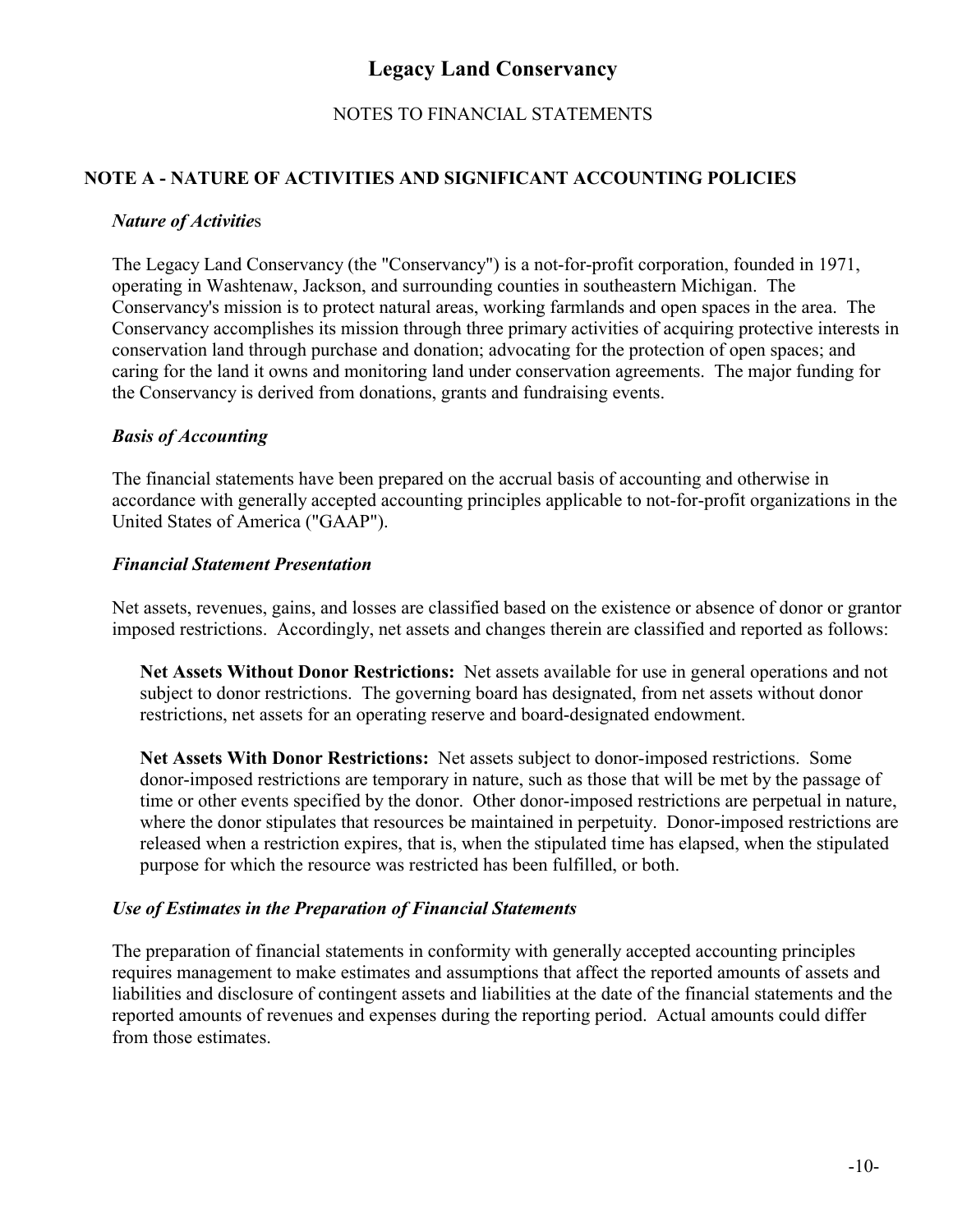### *Cash and Cash Equivalents*

The Conservancy considers all cash and other highly liquid investments not held in trust with maturity dates of less than three months to be cash equivalents, for the purposes of the statements of financial position classification and statement of cash flows. The carrying value of cash and cash equivalents approximates fair value as a result of the short maturities of those financial instruments.

#### *Investments*

Investments in equity securities with readily determinable fair values and all investments in debt securities are measured at fair value in the statements of financial position. Fair value of marketable equity and debt securities is based on quoted market prices as of the date of the statement of financial position. Contributed securities are recorded at fair value at the date of receipt and generally sold shortly thereafter. Changes in fair value of investments are recorded in the accompanying statement of activities as investment gains and losses. Realized gains and losses are determined based on specific cost identification.

### *Fixed Assets*

Fixed assets are recorded at cost if purchased, or if donated, at fair value at the time of receipt. Major improvements and renewals are capitalized, if over \$5,000, while ordinary maintenance and repairs are expensed. Management annually reviews these assets to determine whether carrying values have been impaired. Depreciation is computed using the straight-line method over the estimated useful lives of the related assets, which range from 3 to 5 years.

### *Preserves*

The property of the Conservancy consists of parcels of land in southeastern Michigan received at various times from various donors. The Conservancy owns all residual rights associated with these properties. Such property is recorded as revenue and other assets at the time the property is received. The basis of the donation is the fair value of the property as of the date donated as determined by the most recent appraisal prepared by an independent qualified appraiser.

### *Conservation Easements and Allowance for Development Rights Extinguished*

A conservation easement is a legal agreement between a landowner and a qualified conservation organization (i.e., the Conservancy) that permanently limits a property's use in order to protect its conservation values. Conservation easements, either purchased or donated, are initially valued at their appraised value. Once the development rights for a specific conservation easement are extinguished, generally immediately after acquisition, a valuation allowance is established to reduce the value of the conservation easement to \$1. This value reflects the lack of marketability related to the easements. The reduction in value due to extinguishment of development rights is reflected as a program expense in the statement of activities and conservation easement valuation expense on the statement of functional expenses.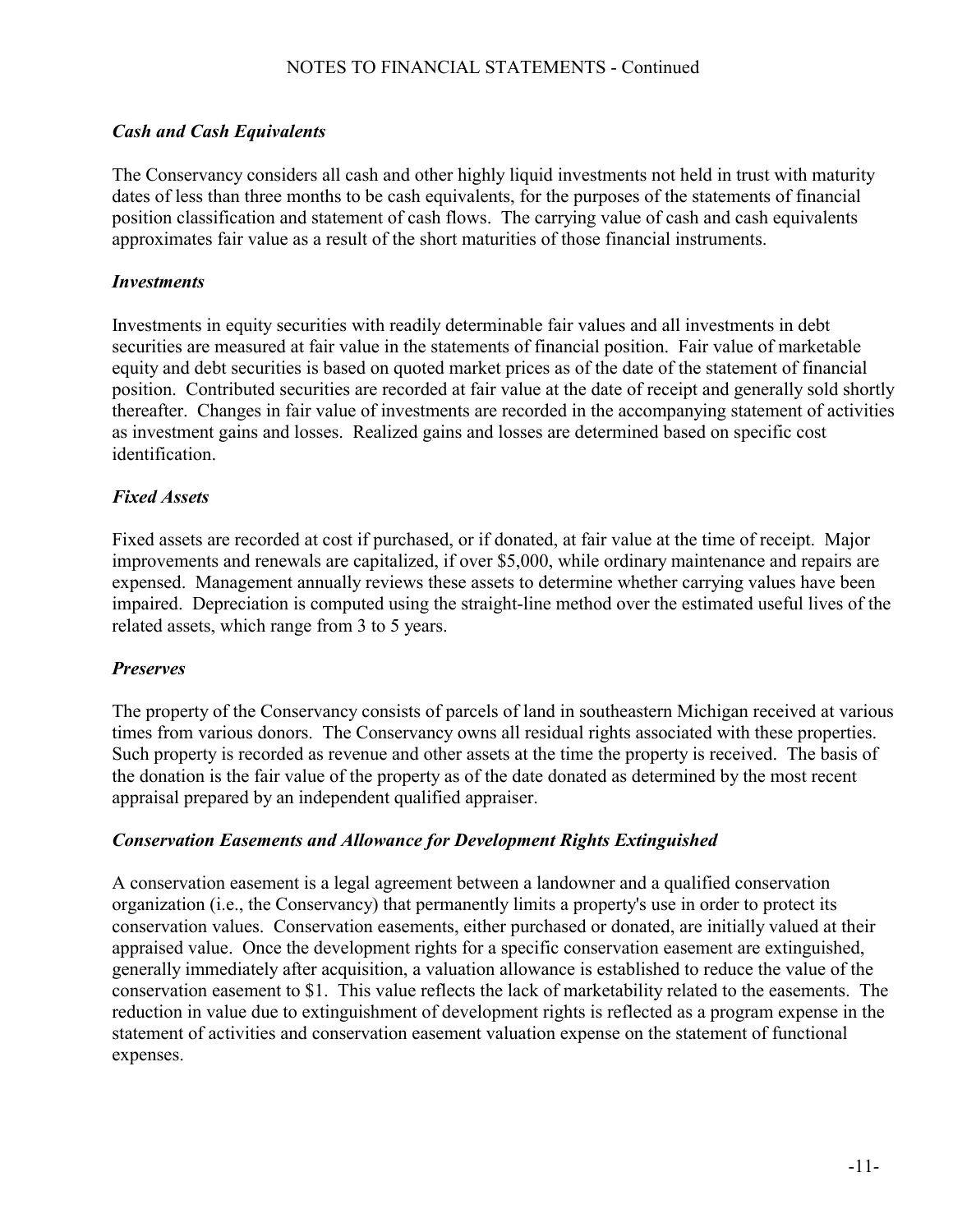### *Revenue Recognition*

The Conservancy derives its revenues primarily from contributions, bequests and public grants. Contributions, bequests and public grants received are recorded as increases in net assets. All donorrestricted contributions and public grants are reported as increases in net assets with donor restrictions depending on the nature of the restriction. When a restriction expires (that is, when a stipulated time restriction ends or purpose restriction is accomplished), net assets with donor restrictions are reclassified to net assets without donor restrictions and reported in the statement of activities as net assets released from restrictions.

### *Contributed Services*

A portion of the Conservancy's activities is conducted by volunteers without compensation and by professional and business organizations at significantly reduced charges. Support for services contributed is only recognized to the extent such contributions (1) require specialized skills (and are provided by individuals possessing those skills) and are typically purchased if not provided by donation or (2) create or enhance the non-financial assets of the Conservancy*.* The Conservancy did not recognize any donated services for the years ended June 30, 2021 and 2020.

### *Compensated Absences*

Vested and accumulated vacation leave is reported as an expense and a liability when the obligation becomes determinable. No liability is accrued for non-vesting rights to receive sick pay benefits.

### *Subsequent Events*

Management has evaluated events and transaction for potential recognition or disclosure through December 15, 2021, the date that the financial statements were available to be issued.

### *Functional Expenses*

The Conservancy accumulates and records operating expenses according to the nature of the expense that was incurred. These functional expenses are allocated and reported on the statement of activities as program services, management and general, and fundraising. The allocation to these functional categories is based on management's records of time allocated by staff.

### *Income Taxes*

No provision for Federal and State income taxes has been made since the Conservancy is exempt under Section 501(c)(3) of the Internal Revenue Code.

The Conservancy files information returns in the U.S. Federal jurisdiction and these returns are generally no longer subject to examination by tax authorities for years before 2018. The Conservancy has not had any business income unrelated to its exempt purpose and, therefore, has not filed income tax returns in any jurisdiction.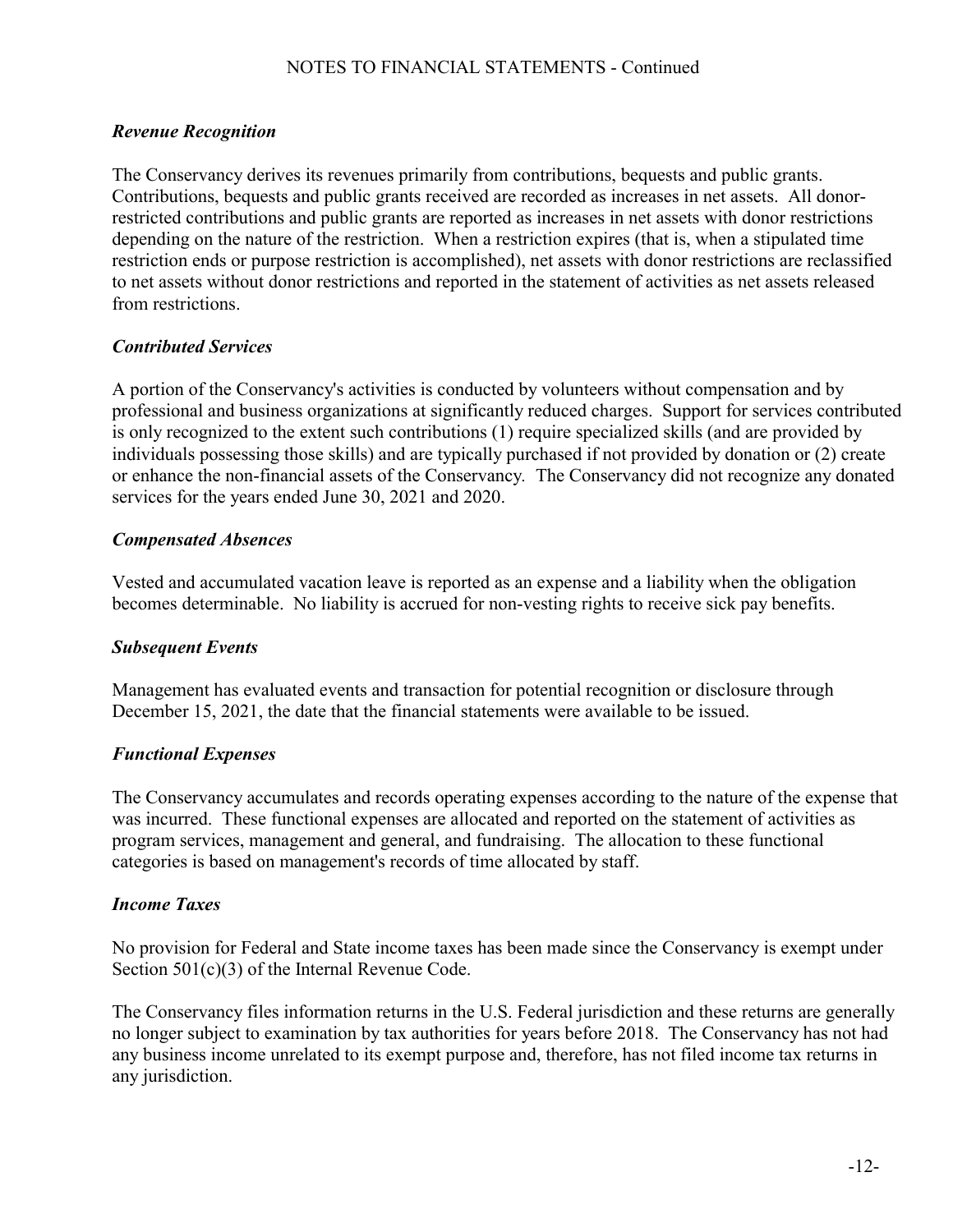### **NOTE B - LIQUIDITY AND AVAILABILITY**

Financial assets available for general expenditure, that is, without donor or other restrictions limiting their use, within one years of the statements of financial position date, are comprised of the following at June 30:

|                                               | 2021          | 2020         |
|-----------------------------------------------|---------------|--------------|
| Cash and cash equivalents                     | \$<br>430,671 | 346,476      |
| Pledges receivable                            | 34,310        | 381,120      |
| Public grants receivable                      | 12,295        | 7,445        |
| Other current assets                          | 4,114         | <u>4,114</u> |
| Total current assets                          | 481,390       | 739,155      |
| Less restricted pledges receivable            | (25,000)      | (377, 820)   |
| Total current assets available for operations | 456,390       | 361,335      |

The Conservancy has available longer-term investments of \$1,414,484 and \$993,963 at June 30, 2021 and 2020, respectively, that may be liquidated at any time for operations. Additionally, the Conservancy has available access to endowments as permitted by the endowment spending policies, as detailed further in Note O.

### **NOTE C - CASH AND CASH EQUIVALENTS**

Cash and cash equivalents are summarized as follows for the years ended June 30:

|                                          | 2021             | 2020                 |
|------------------------------------------|------------------|----------------------|
| Petty cash<br>Demand (checking) accounts | 796 S<br>429,875 | 742<br>345,734       |
| Total                                    | 430,671          | $\frac{\$}{346,476}$ |

As of June 30, 2021, \$189,123 of the Conservancy's bank balance of \$439,123 was exposed to custodial credit risk because it was uninsured and uncollateralized.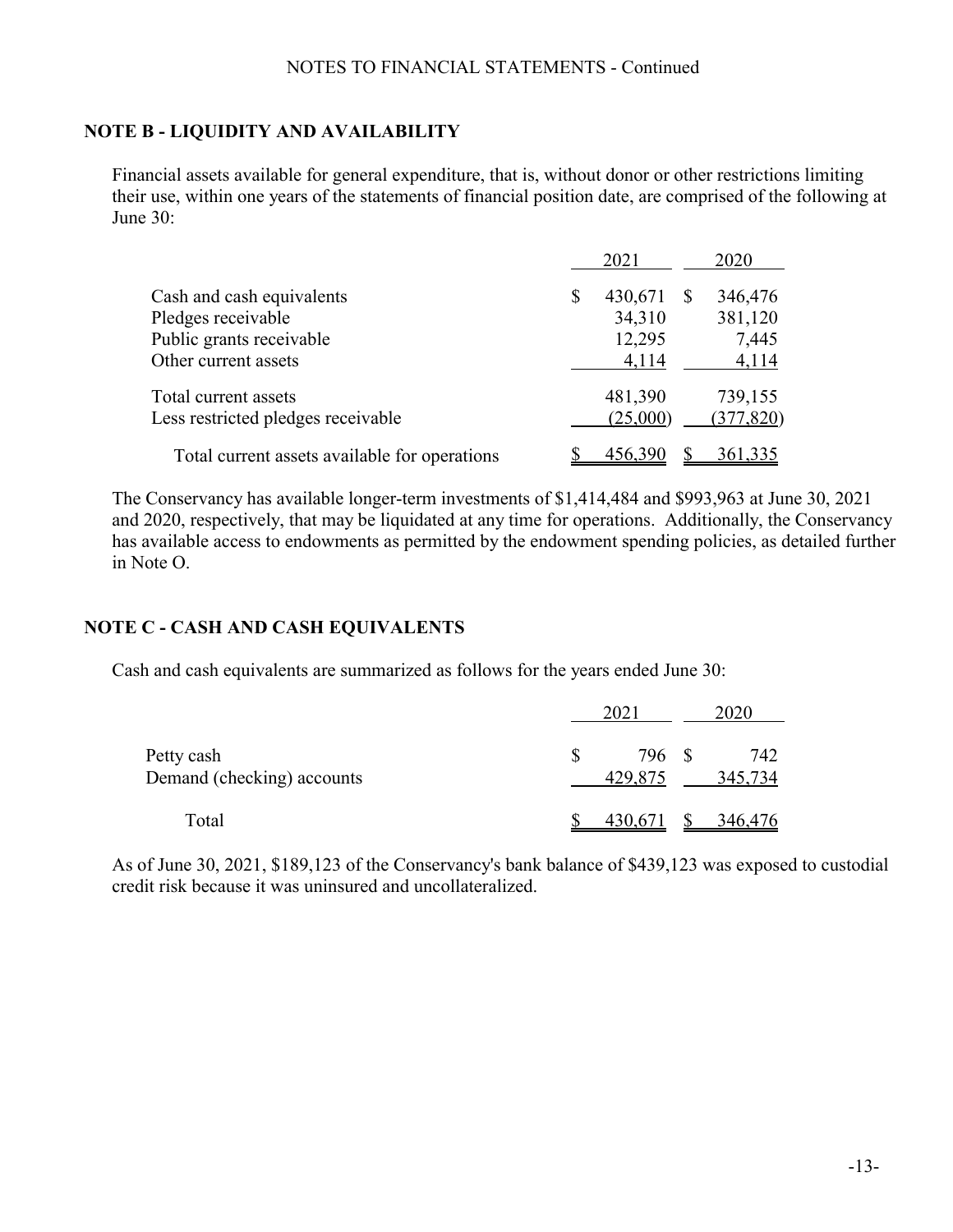# **NOTE D - INVESTMENTS**

The investments of the Conservancy consist of the following at June 30:

|                                                                                                                                           |              |                                            |              | 2021                                       |               |                                              |
|-------------------------------------------------------------------------------------------------------------------------------------------|--------------|--------------------------------------------|--------------|--------------------------------------------|---------------|----------------------------------------------|
|                                                                                                                                           |              | Cost                                       |              | Fair Market<br>Value                       |               | Cumulative<br>Appreciation<br>(Depreciation) |
| Ann Arbor Area Community Foundation Agency<br>Investment<br>Cash equivalent *<br>Mutual funds - equity funds<br>Mutual funds - bond funds | $\mathbb{S}$ | 17,735<br>67,962<br>1,062,797<br>1,281,579 | $\mathbb{S}$ | 17,735<br>67,962<br>1,514,856<br>1,297,680 | $\mathcal{S}$ | 452,059<br>16,101                            |
| Total investments                                                                                                                         | Ÿ.           | 2,430,073                                  | S.           | 2,898,233                                  | \$            | 468,160                                      |
| <b>Financial Statement Presentation</b><br>Investments<br>Restricted investments for endowment                                            |              |                                            | \$           | 1,414,484<br>1,483,749<br>2,898,233        |               |                                              |
|                                                                                                                                           |              |                                            |              | 2020                                       |               |                                              |
|                                                                                                                                           |              | Cost                                       |              | Fair Market<br>Value                       |               | Cumulative<br>Appreciation<br>(Depreciation) |
| Certificate of deposit greater than 90 days                                                                                               | $\mathbb{S}$ | 30,000                                     | $\mathbb{S}$ | 31,161                                     | \$            | 1,161                                        |
| Ann Arbor Area Community Foundation Agency<br>Investment<br>Cash equivalent *<br>Mutual funds - equity funds<br>Mutual funds - bond funds |              | 14,187<br>67,648<br>1,118,530<br>798,381   |              | 14,187<br>67,648<br>1,243,687<br>820,414   |               | 125,157<br>22,033                            |
| Total investments                                                                                                                         |              | 2,028,746                                  | \$           | 2,177,097                                  | \$            | 148,351                                      |
| <b>Financial Statement Presentation</b><br>Investments<br>Restricted investments for endowment                                            |              |                                            | \$<br>\$     | 993,963<br>1,183,134<br>2,177,097          |               |                                              |

\* Cash equivalent is held in trust, as such, it is included in investments in accordance with the Conservancy's policy.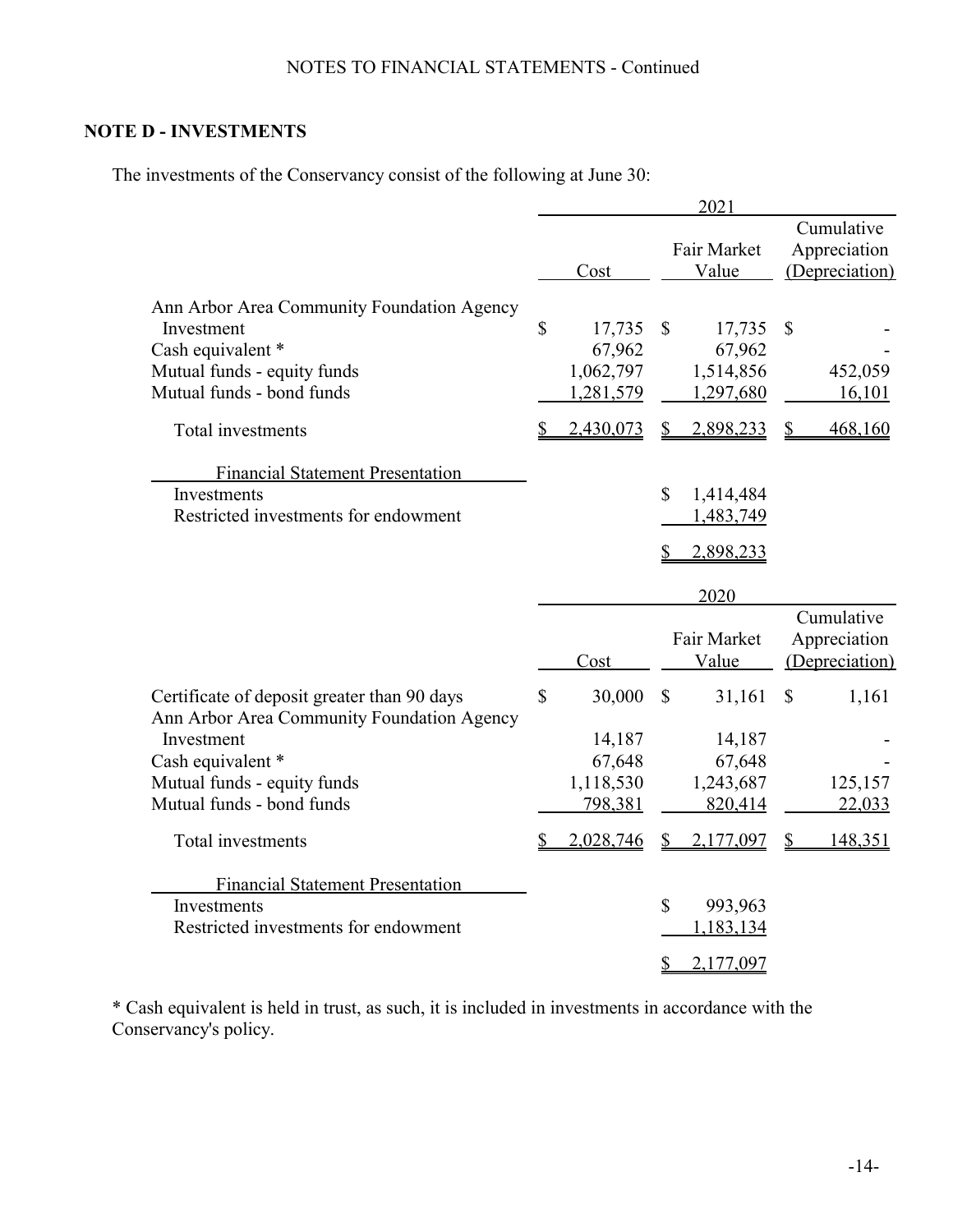|                                  | 2021     | 2020     |
|----------------------------------|----------|----------|
| Realized gains (losses)          | 71,675   | 28,588   |
| Unrealized gains (losses)        | 379,277  | (15,657) |
| Interest and dividends           | 37,782   | 38,366   |
| Investment fees                  | (12,938) | (1,018)  |
| Investment gains and losses, net | 475.796  | 50,279   |

Investment gains and losses consisted of the following at June 30:

#### *Concentration of Credit Risk - Investments*

The Conservancy has investments in multiple brokerage accounts. One of the Conservancy's brokerage accounts has insurance of up to \$500,000 provided by the Securities Investor Protection Corporation. The balance of the Conservancy's investments were uninsured at June 30, 2021 and 2020.

#### **NOTE E - PLEDGES RECEIVABLE**

The Conservancy receives general Legacy pledges for various projects which totaled \$14,900 and \$7,000 as of June 30, 2021 and 2020, respectfully. The Conservancy established an allowance for uncollectible amounts of 10% of the general pledges receivable balance each of the last two fiscal years. Additionally, the Conservancy holds foundation pledges receivable of \$25,000 and \$377,820 at June 30, 2021 and 2020, respectively.

During 2021, the Conservancy received substantially all scheduled payments on a timely basis.

Pledges receivable at June 30, 2021 are expected to be collected as follows:

| Years                                | Pledges                                        |
|--------------------------------------|------------------------------------------------|
| 2022<br>2023<br>2024<br>2025<br>2026 | \$<br>35,800<br>1,200<br>1,200<br>1,200<br>500 |
| Total                                | 39,900                                         |
| Allowance for uncollectible amounts  | (1,490)                                        |
| Pledges receivable, net              | 38,410                                         |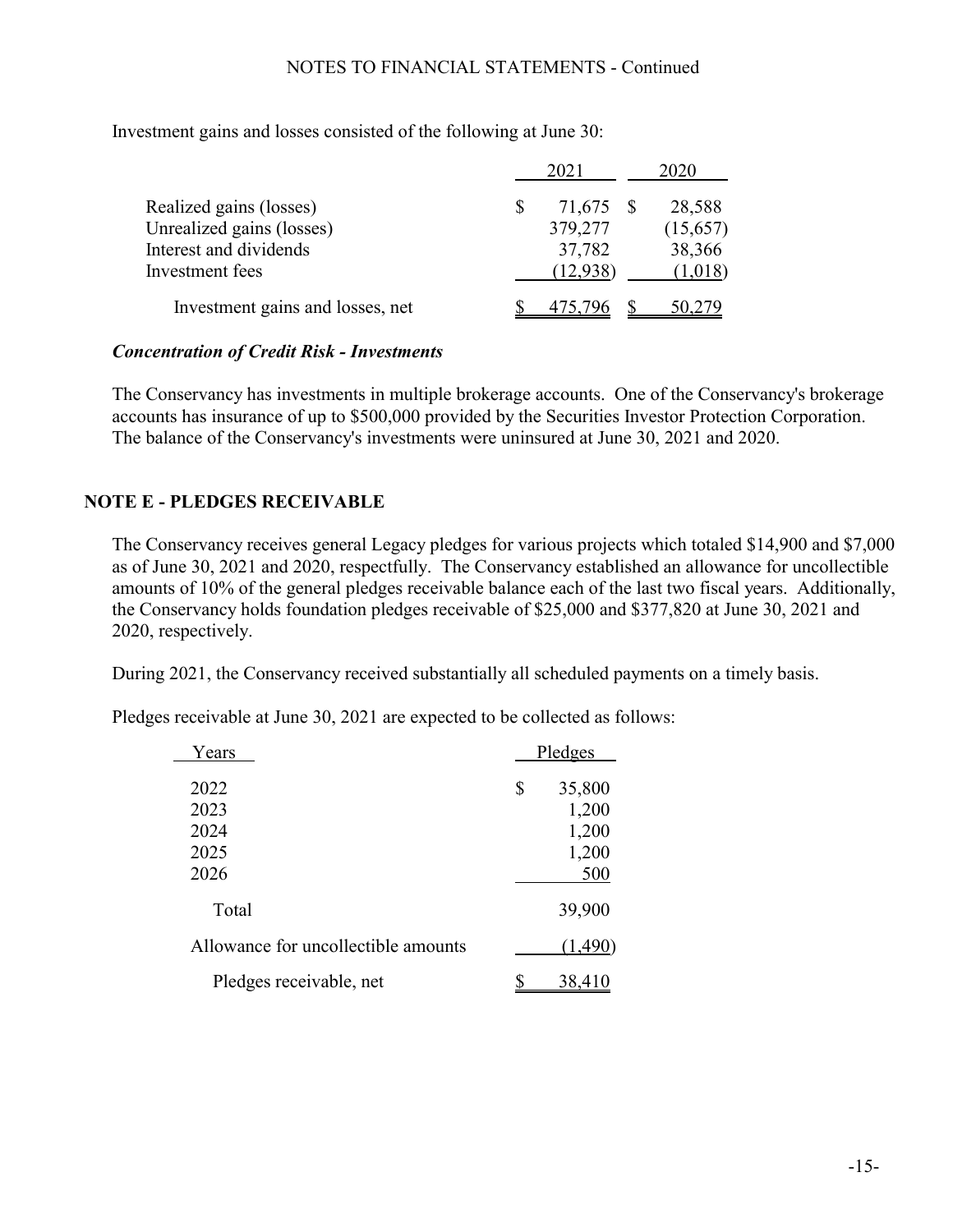Pledges receivable are presented in the statements of financial position as follows as of June 30:

| Current pledges receivable<br>Non-current pledges receivable | 4.100     | 34,310 \$ 381,120<br>3,000 |
|--------------------------------------------------------------|-----------|----------------------------|
|                                                              | 38,410 \$ | 384,120                    |

#### **NOTE F - PUBLIC GRANTS RECEIVABLE**

The Conservancy records grants as revenue during the period that the funds were earned, that is, when all eligibility requirements have been met. The grants receivable as of June 30, 2021 and 2020 were \$12,295 and \$7,445, respectively. The grants receivable represent grant dollars earned but not received as of the financial position date. No allowance for uncollectible accounts has been provided as management believes all grants are collectible.

#### **NOTE G - BENEFICIAL INTEREST IN PERPETUAL TRUST**

The Conservancy is the beneficiary of the Dorothy & Karl Schnearle Fund for Future Farmers and Farmland, a perpetual trust held and administered by a Community Foundation. The endowment permits the Foundation to substitute another beneficiary in place of the Conservancy in the event the Conservancy ceases to exist, or for other various reasons in accordance with the Foundation's bylaws. The Conservancy has withdrawn the spendable balance during the fiscal year. As a result, no amount of the remaining balance is spendable, or recorded on the financial statements, at the end of the fiscal year June 30, 2021. The balance of the Trust is \$71,451 and \$57,007 as of June 30, 2021 and 2020, respectively.

#### **NOTE H - FIXED ASSETS**

Fixed assets comprised the following at June 30:

|                               |              |  | 2020                  |
|-------------------------------|--------------|--|-----------------------|
| Vehicles                      | $\mathbb{S}$ |  | 18,000 \$ 18,000      |
| Less accumulated depreciation |              |  | $(18,000)$ $(18,000)$ |
| Total fixed assets            |              |  | -                     |

Total depreciation expense was \$0 for the years ended June 30, 2021 and 2020.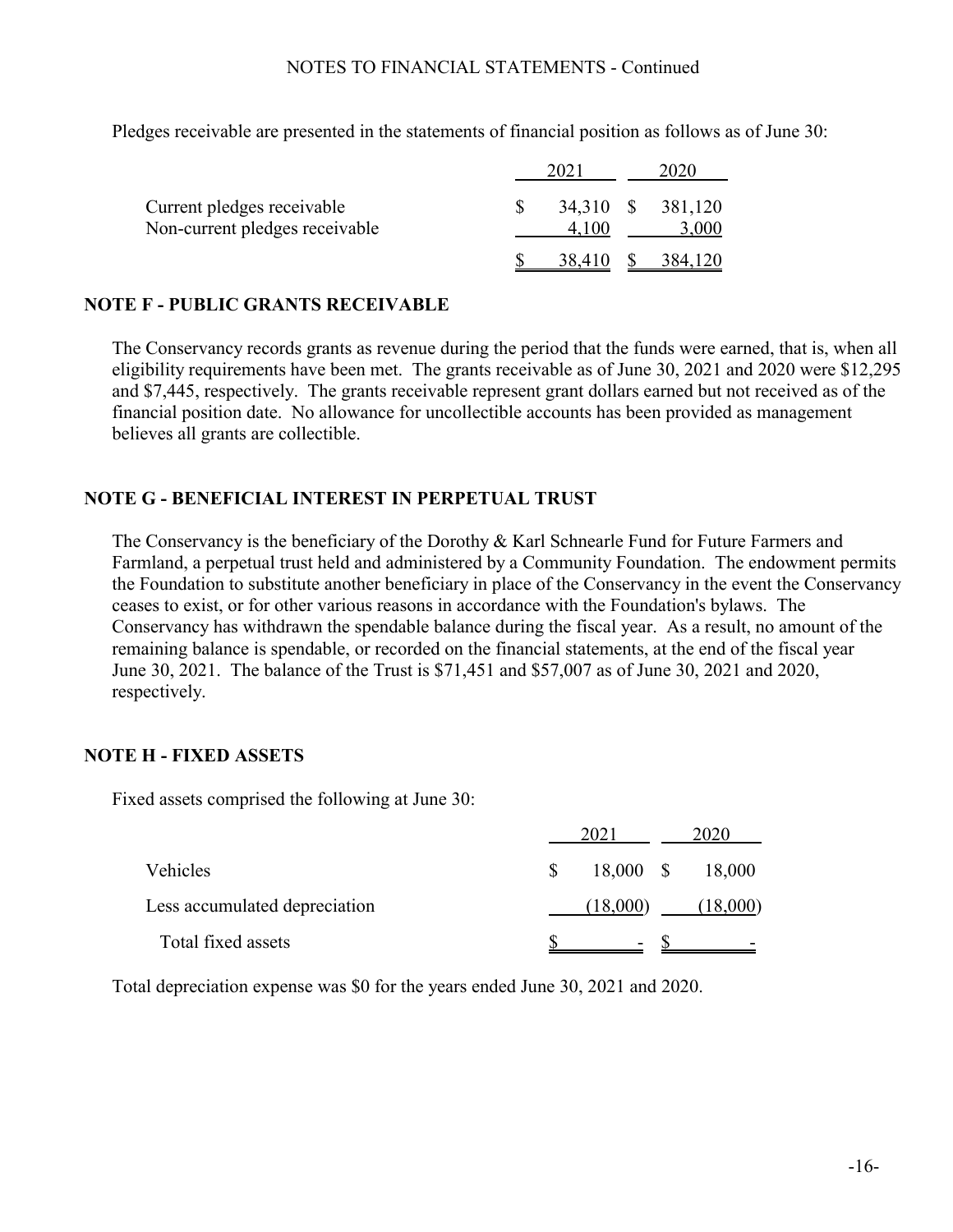#### **NOTE I - LAND**

#### *Preserves*

Preserves of the Legacy Land Conservancy consist of parcels of land in southeastern Michigan received at various times from various donors. Such properties are recorded at fair values as of the date donated, as determined by an independent appraisal. The balance of these accounts is comprised of the following as of June 30:

| Description                                  | Acres | 2021         | 2020         |
|----------------------------------------------|-------|--------------|--------------|
|                                              |       |              |              |
| With donor restriction:                      |       |              |              |
| Creekshead Preserve (fee simple)             | 27    | 115,000<br>S | 115,000<br>S |
| Beckwith Conservancy (fee simple)            | 31    | 61,000       | 61,000       |
| Sharon Hills Preserve (fee simple)           | 68    | 308,150      | 308,150      |
| Woodland Preserve (fee simple)               | 14    | 235,000      | 235,000      |
| Coudron Preserve (life estate/fee simple)    | 44    | 576,000      | 576,000      |
| Reichert Preserve (fee simple)               | 92    | 477,500      | 477,500      |
| Lapham Family Reichert Addition (fee simple) | 17    | 51,915       | 51,915       |
| Heotaky Beckwith Addition (fee simple)       | 2     | 18,000       | 18,000       |
| Johnson Preserve (fee simple)                | 49    | 2,379,853    | 2,379,853    |
| Shatter Preserve (fee simple)                | 25    | 375,000      | 375,000      |
| Total with donor restriction                 | 369   | 4,597,418    | 4,597,418    |

#### *Land Held for Resale*

Land held for resale includes projects where the final disposition of the property is not completed. The land may be intended for sale with a conservation easement (or without in the case of portions of acquisitions not requiring protection), to become the property of a State or local government or be financed land acquisitions that, when paid in full, become a part of our nature preserves.

Land held for resale consists of:

|                          | of Year    | Beginning Purchase/ Transfers/<br>Donation | <b>Sales</b> | End<br>of Year |
|--------------------------|------------|--------------------------------------------|--------------|----------------|
| <b>Rinehart Property</b> | 260,000 \$ | $-$ S                                      |              | $-$ \$ 260,000 |

The Rinehart Property consists of 20 acres subject to a life estate.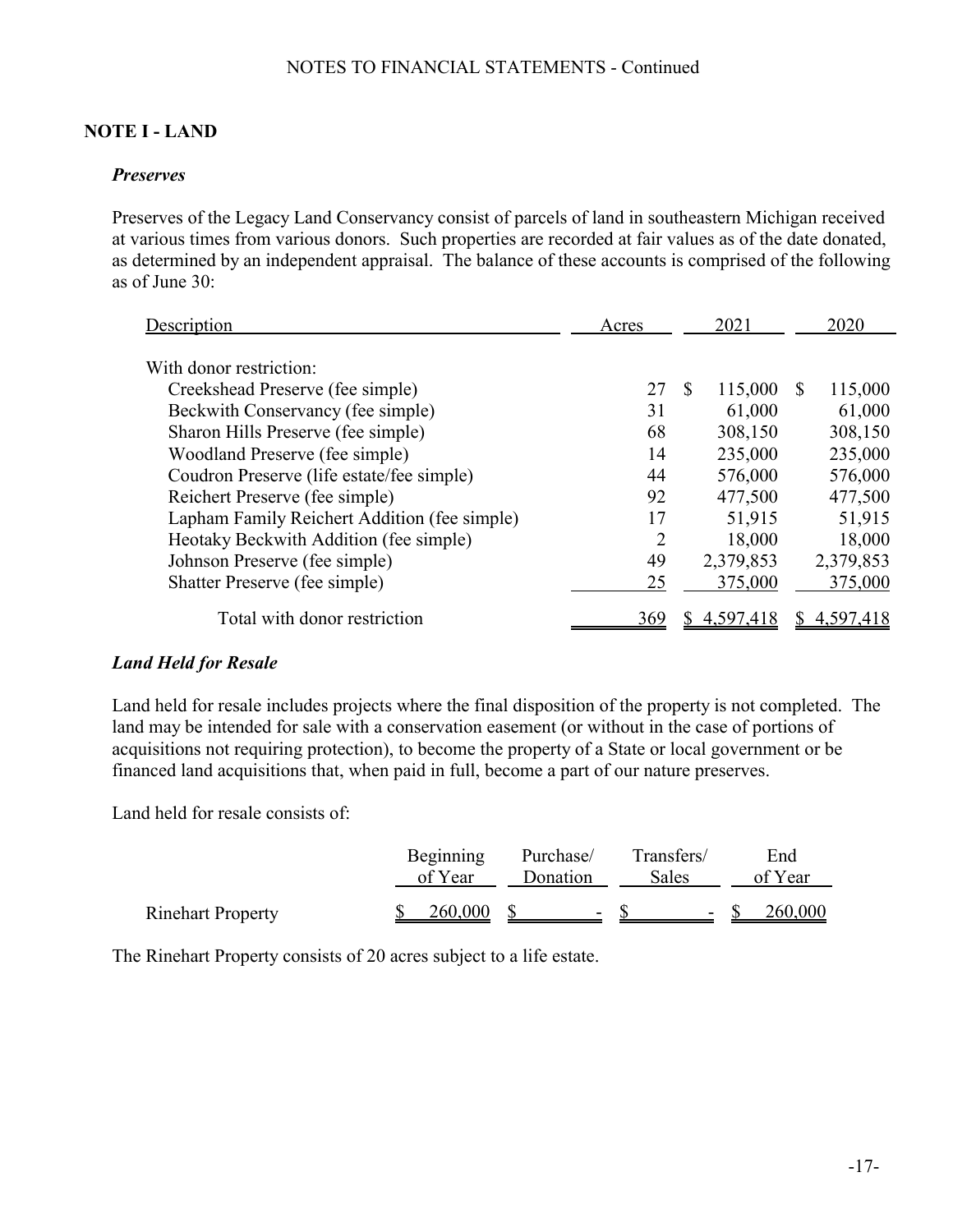### **NOTE J - DEVELOPMENT RIGHTS**

Development rights typically are donated through the gift of a conservation easement. The donation of a perpetual conservation easement which preserves the conservation values of a property deemed to be in the public benefit, such as agricultural land, scenic views, wetlands, forests and unique wildlife habitats, is recognized in the Federal Tax Code and may result in substantial income and estate tax benefits to the donor/landowner.

In situations where charitable tax benefits do not provide sufficient incentives, development rights are purchased rather than donated. This is often the case with farmland preservation programs. The amount paid to and/or donated by the landowner is determined by a "before and after" appraisal of the fair market value of the subject land. Other costs, such as appraisals, surveys, title work and personnel expenditures for securing the easement, are expensed.

When the Conservancy receives a conservation easement, it takes on the permanent responsibility and legal right to enforce the terms of the easement. The Conservancy monitors easements by inspecting the land regularly (yearly in most cases) and maintaining communications with the landowner about future plans in order to avoid conflict with the easement. If a future owner or someone else violates the easement, for example by erecting a building that the easement does not allow, the Conservancy will take action to have the violation corrected, including going to court if necessary. These permanent responsibilities are a long-term cost to the Conservancy.

| Secured                                      |     | Total                  |                    |  |  |
|----------------------------------------------|-----|------------------------|--------------------|--|--|
| during the year ended                        |     | secured through        |                    |  |  |
| June 30, 2021                                |     | June 30, 2021          |                    |  |  |
| Number of<br>Acres<br>Protected<br>Easements |     | Number of<br>Easements | Acres<br>Protected |  |  |
|                                              | 158 |                        | 3,859              |  |  |

From its inception, the Conservancy has secured (by purchase and donation) 87 easements:

The total value of development rights acquired during the year is estimated to be \$230,001 of which \$230,000 has been extinguished and reported as an expense.

#### **NOTE K - FAIR VALUE OF FINANCIAL INSTRUMENTS**

Financial Accounting Standards Board ("FASB") Accounting Standards Codification 820.10, *Fair Value Measurements*, provides a fair value hierarchy that prioritizes the inputs to valuation techniques used to measure fair value. The hierarchy gives the highest priority to unadjusted quoted prices in active markets for identical assets or liabilities (Level 1 measurements) and the lowest priority to unobservable inputs (Level 3 measurements). The three levels of the fair value hierarchy are described below:

Level 1 - Inputs to the valuation methodology are unadjusted quoted prices for identical assets or liabilities in active markets that the Conservancy has the ability to access.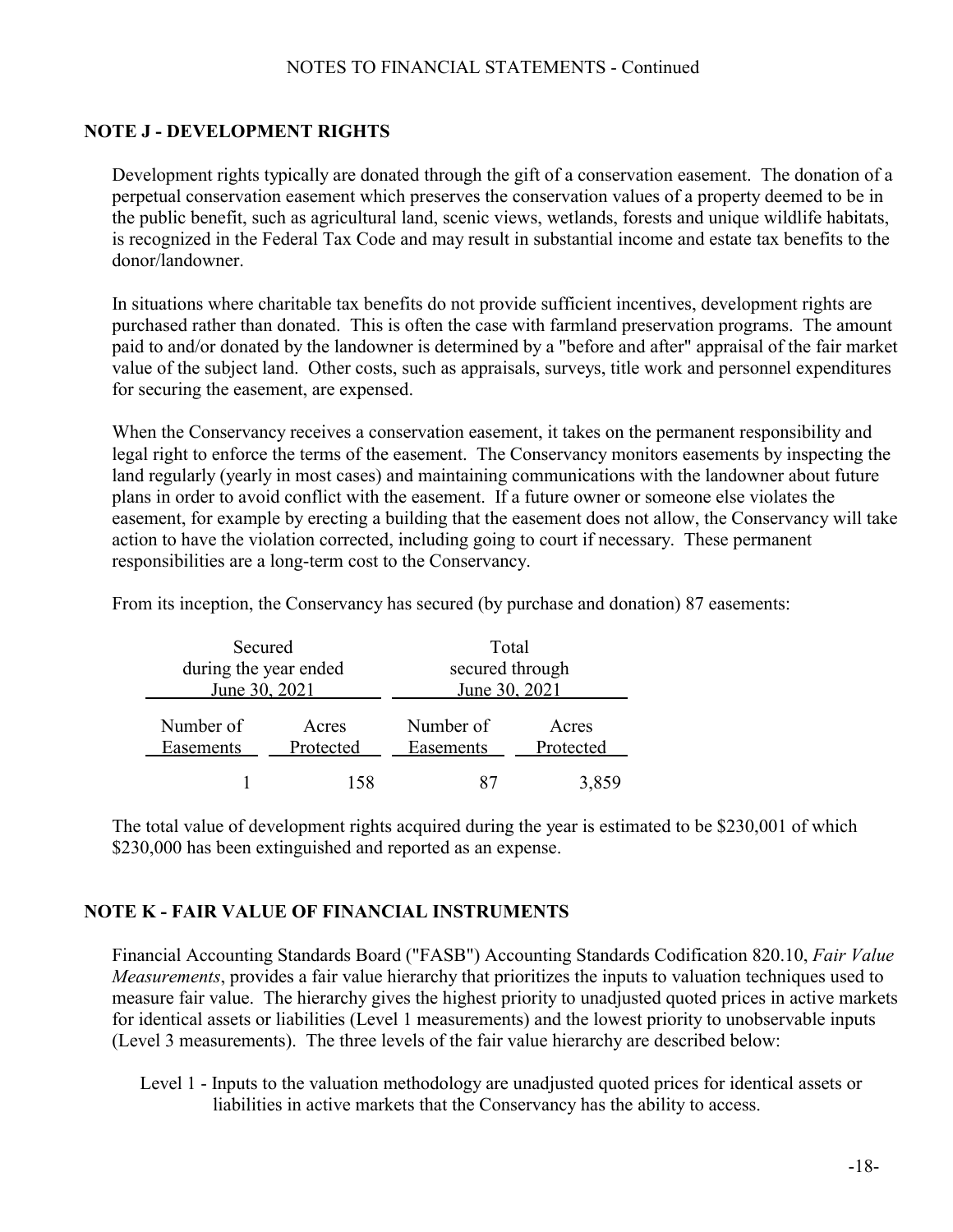Level 2 - Inputs to the valuation methodology include:

- Quoted prices for similar assets or liabilities in active markets;
- Quoted prices for identical or similar assets or liabilities in inactive markets;
- Inputs other than quoted prices that are observable for the asset or liability;
- Inputs that are derived principally from or corroborated by observable market data by correlation or other means.

If the asset or liability has a specified (contractual) term, the Level 2 input must be observable for substantially the full term of the asset or liability.

Level 3 - Inputs to the valuation methodology are unobservable and significant to the fair value measurement.

The asset's or liability's fair value measurement level within the fair value hierarchy is based on the lowest level of any input that is significant to the fair value measurement. Valuation techniques used need to maximize the use of observable inputs and minimize the use of unobservable inputs.

Following is a description of the valuation methodologies used for assets measured at fair value. There have been no changes in the methodologies used at June 30, 2021.

*Certificate of deposit:* Valued at face value which approximates fair value.

*Ann Arbor Area Community Foundation Agency Investment:* Valued at fair value by the Community Foundation for the Conservancy's portion of the Community Foundation's pooled investment.

*Mutual funds*: Valued at the net asset value ("NAV") of shares held by the Conservancy at year end.

The methods described above may produce a fair value calculation that may not be indicative of net realizable value or reflective of future fair values. Furthermore, while the Conservancy believes its valuation methods are appropriate and consistent with other market participants, the use of different methodologies or assumptions to determine the fair value of certain financial instruments could result in a different fair value measurement at the reporting date.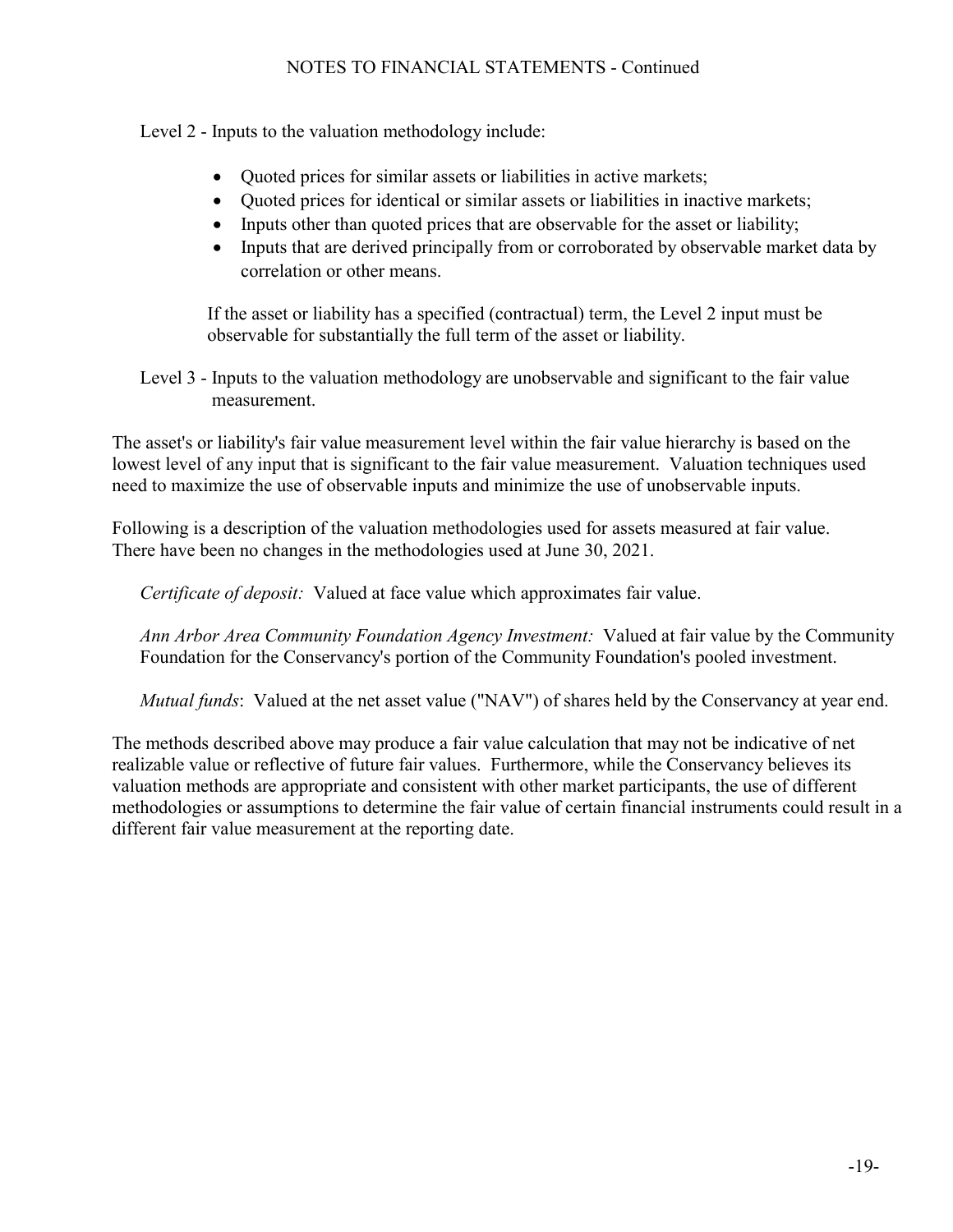|                                     | 2021         |                    |                                |                                     |
|-------------------------------------|--------------|--------------------|--------------------------------|-------------------------------------|
|                                     | Level 1      | Level <sub>2</sub> | Level 3                        | Total                               |
| Ann Arbor Area Community            |              |                    |                                |                                     |
| <b>Foundation Agency Investment</b> | \$           | \$                 | \$<br>17,735                   | $\boldsymbol{\mathsf{S}}$<br>17,735 |
| Cash equivalent                     | 67,962       |                    |                                | 67,962                              |
| Equity - mutual funds               |              |                    |                                |                                     |
| Moderate                            | 68,029       |                    |                                | 68,029                              |
| Conservative                        | 68,799       |                    |                                | 68,799                              |
| Large cap                           | 671,128      |                    |                                | 671,128                             |
| Mid cap                             | 157,302      |                    |                                | 157,302                             |
| Small cap                           | 124,669      |                    |                                | 124,669                             |
| Large cap - international           | 178,337      |                    |                                | 178,337                             |
| Mid cap - international             | 88,580       |                    |                                | 88,580                              |
| Small cap - international           | 67,449       |                    |                                | 67,449                              |
| Large cap - global                  | 90,563       |                    |                                | 90,563                              |
| Fixed income - bonds                |              |                    |                                |                                     |
| Taxable bond funds                  | 1,256,533    |                    |                                | 1,256,533                           |
| Tax exempt bond funds               | 41,147       |                    |                                | 41,147                              |
|                                     | 2,880,498    |                    | 17,735                         | \$2,898,233                         |
|                                     | 2020         |                    |                                |                                     |
|                                     | Level 1      | Level <sub>2</sub> | Level 3                        | Total                               |
| Certificate of deposit              | \$<br>31,161 | \$                 | \$                             | \$<br>31,161                        |
| Ann Arbor Area Community            |              |                    |                                |                                     |
| <b>Foundation Agency Investment</b> |              |                    | 14,187                         | 14,187                              |
| Cash equivalent                     | 67,648       |                    |                                | 67,648                              |
| Equity - mutual funds               |              |                    |                                |                                     |
| Moderate                            | 130,986      |                    |                                | 130,986                             |
| Conservative                        | 34,693       |                    |                                | 34,693                              |
| Large cap                           | 575,392      |                    |                                | 575,392                             |
| Mid cap                             | 86,964       |                    |                                | 86,964                              |
| Small cap                           | 72,088       |                    |                                | 72,088                              |
| Large cap - international           | 146,691      |                    |                                | 146,691                             |
| Mid cap - international             | 72,640       |                    |                                | 72,640                              |
| Small cap - international           | 53,245       |                    |                                | 53,245                              |
| Large cap - global                  | 70,988       |                    |                                | 70,988                              |
| Fixed income - bonds                |              |                    |                                |                                     |
| Taxable bond funds                  | 788,160      |                    |                                | 788,160                             |
| Tax exempt bond funds               | 32,254       |                    |                                | 32,254                              |
|                                     | \$2,162,910  | $\frac{1}{2}$      | $\frac{1}{2}$<br><u>14,187</u> | \$2,177,097                         |

The following table sets forth by level, within the fair value hierarchy, the Conservancy's assets at fair value as of June 30: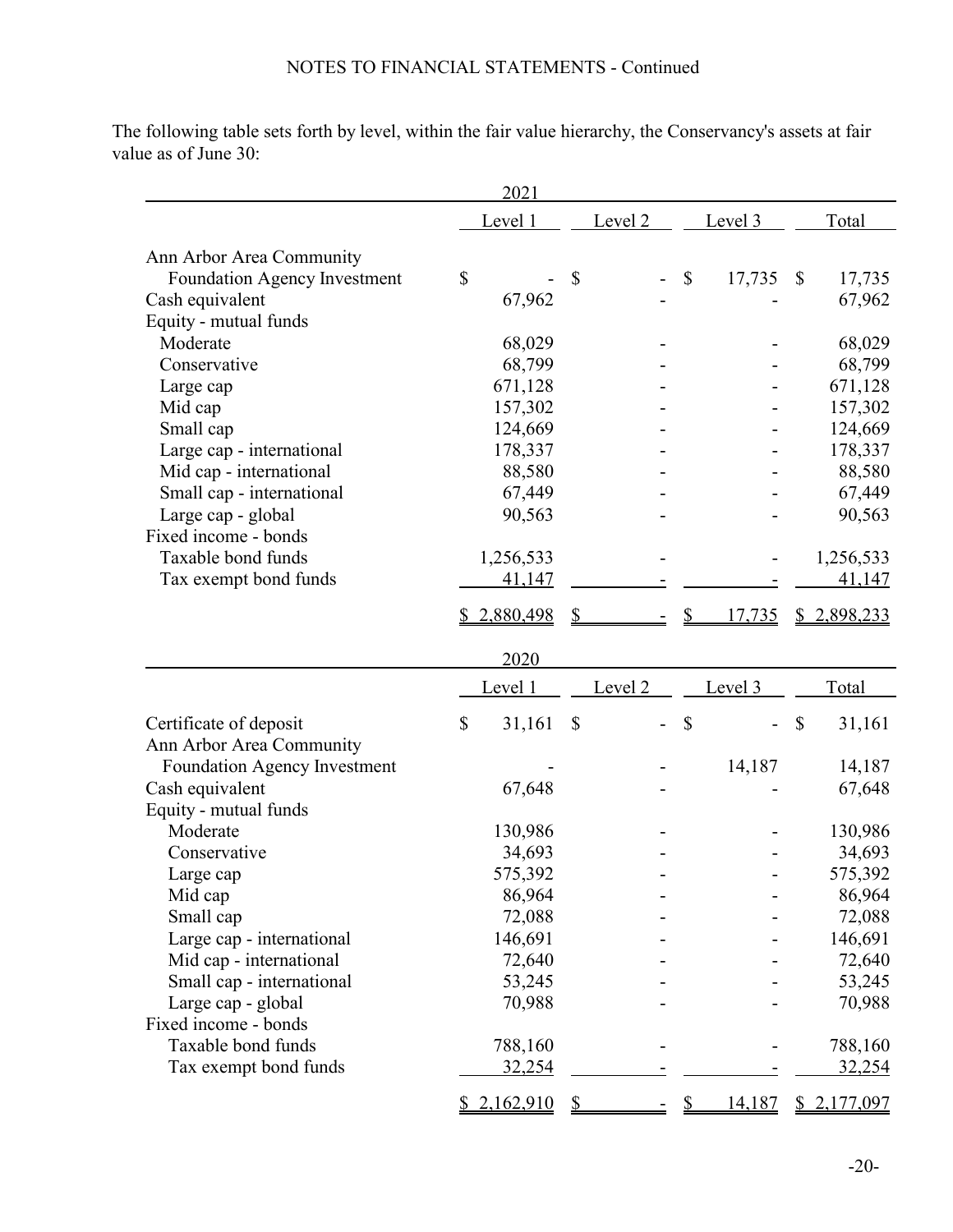The changes in Level 3 investments are as follows:

| Balance at July 1, 2019<br>Deposit and earnings, net of grants paid out  | 14.248          |
|--------------------------------------------------------------------------|-----------------|
| Balance at June 30, 2020<br>Deposit and earnings, net of grants paid out | 14,187<br>3,548 |
| Balance at June 30, 2021                                                 |                 |

# **NOTE L - LONG-TERM DEBT - PAYCHECK PROTECTION PROGRAM LOAN**

Long-term debt consists of the following as of June 30:

|                                                                                                                                                                                                                                                                                                                                                                                       | 2021         | 2020      |
|---------------------------------------------------------------------------------------------------------------------------------------------------------------------------------------------------------------------------------------------------------------------------------------------------------------------------------------------------------------------------------------|--------------|-----------|
| Note payable issued through the SBA Paycheck Protection Program<br>("PPP"); payable in monthly principal and interest installments of<br>\$1,974 beginning in February 2022, including interest at a fixed rate<br>of 1.0%; matures January 2026; uncollateralized and fully guaranteed<br>by the Federal government; the loan will be forgiven if eligible<br>expenses are incurred. | \$<br>92,823 |           |
| Note payable issued through the SBA Paycheck Protection Program<br>("PPP"); payable in monthly principal and interest installments of<br>\$5,076 beginning in October 2020, including interest at a fixed rate of<br>1.0%; matures April 2022; uncollateralized and fully guaranteed by<br>the Federal government; the loan was fully forgiven in March 2021.                         |              | 90,200    |
| Total                                                                                                                                                                                                                                                                                                                                                                                 | 92,823       | 90,200    |
| Less current portion                                                                                                                                                                                                                                                                                                                                                                  | (9,497       | (40, 122) |
| Long-term debt, net of current portion                                                                                                                                                                                                                                                                                                                                                | 83.32        | 50.078    |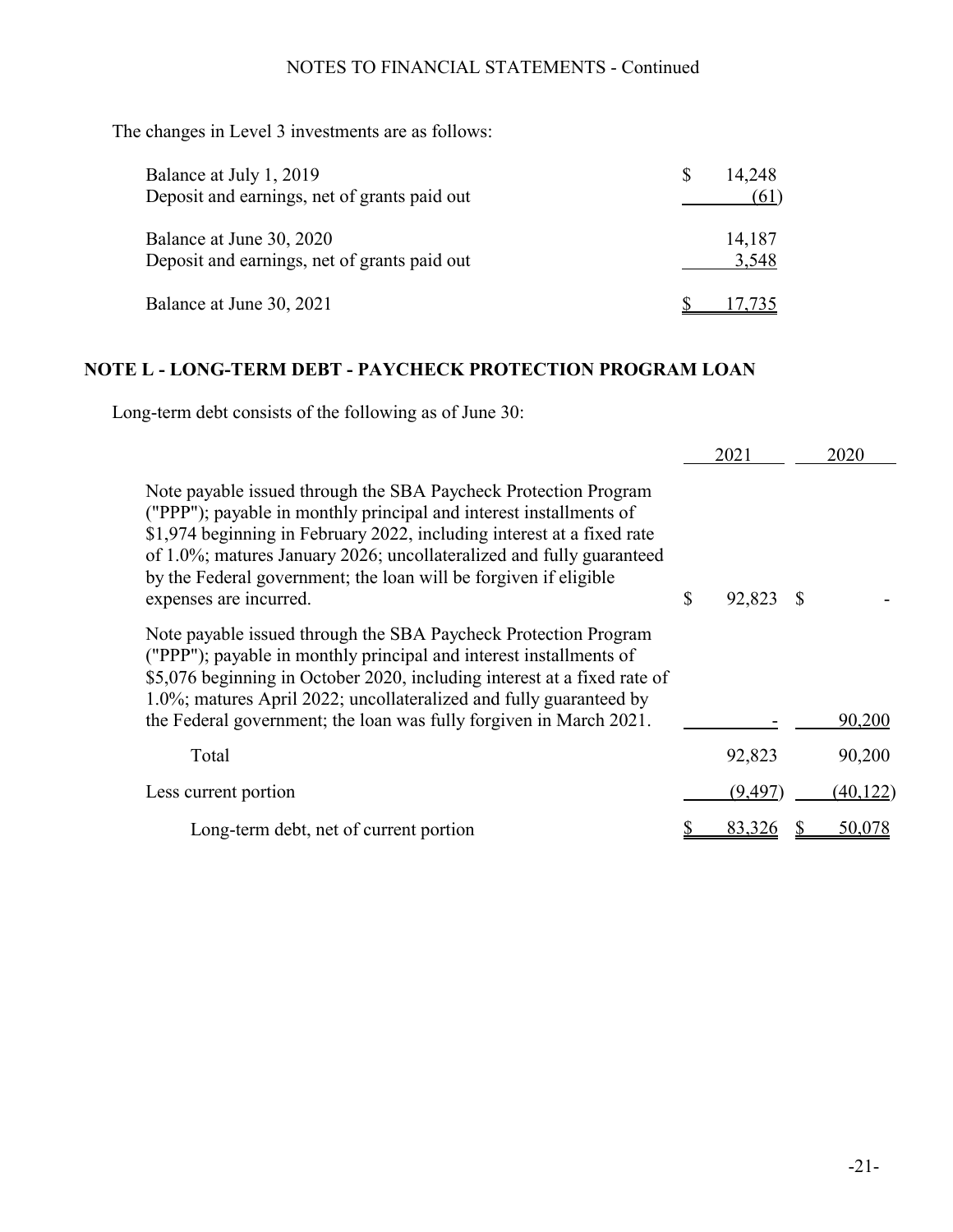| Year Ending<br>June 30, |   |        |
|-------------------------|---|--------|
| 2022                    | S | 9,497  |
| 2023                    |   | 22,954 |
| 2024                    |   | 23,185 |
| 2025                    |   | 23,418 |
| 2026                    |   | 13,769 |
|                         |   |        |
|                         |   |        |

Maturities of long-term debt are as follows:

## **NOTE M - BOARD DESIGNATED NET ASSETS**

The Board has designated \$696,419 and \$702,419 from the Emerald Arc Campaign for unrestricted capacity building reserves at June 30, 2021 and 2020, respectively.

## **NOTE N - NET ASSETS WITH DONOR RESTRICTIONS**

Net assets with donor restrictions consists of the following amounts at June 30:

|                                                                    | 2021         |              | 2020      |
|--------------------------------------------------------------------|--------------|--------------|-----------|
| Subject to expenditure for specified purpose and/or the passage of |              |              |           |
| time:                                                              |              |              |           |
| Pledges and foundation receivables                                 | \$<br>38,410 | <sup>S</sup> | 56,300    |
| Foundation contributions                                           | 19,146       |              | 29,211    |
| Stewardship Funds                                                  | 84,203       |              | 94,652    |
| Land acquisition funds                                             | 669,058      |              | 731,364   |
| Regional funds                                                     | 7,285        |              | 7,925     |
| <b>Agency Endowment Funds</b>                                      | 17,735       |              | 14,187    |
|                                                                    | 835,837      |              | 933,639   |
| Subject to donor restrictions in perpetuity:                       |              |              |           |
| Conservation easements, net of extinguished development rights     | 87           |              | 86        |
| Preserved land                                                     | 4,597,418    |              | 4,597,418 |
| <b>Endowment Funds</b>                                             | 1,466,014    |              | 1,168,947 |
|                                                                    | 6,063,519    |              | 5,766,451 |
| Total net assets with donor restrictions                           | 6,899,356    | S            | 6,700,090 |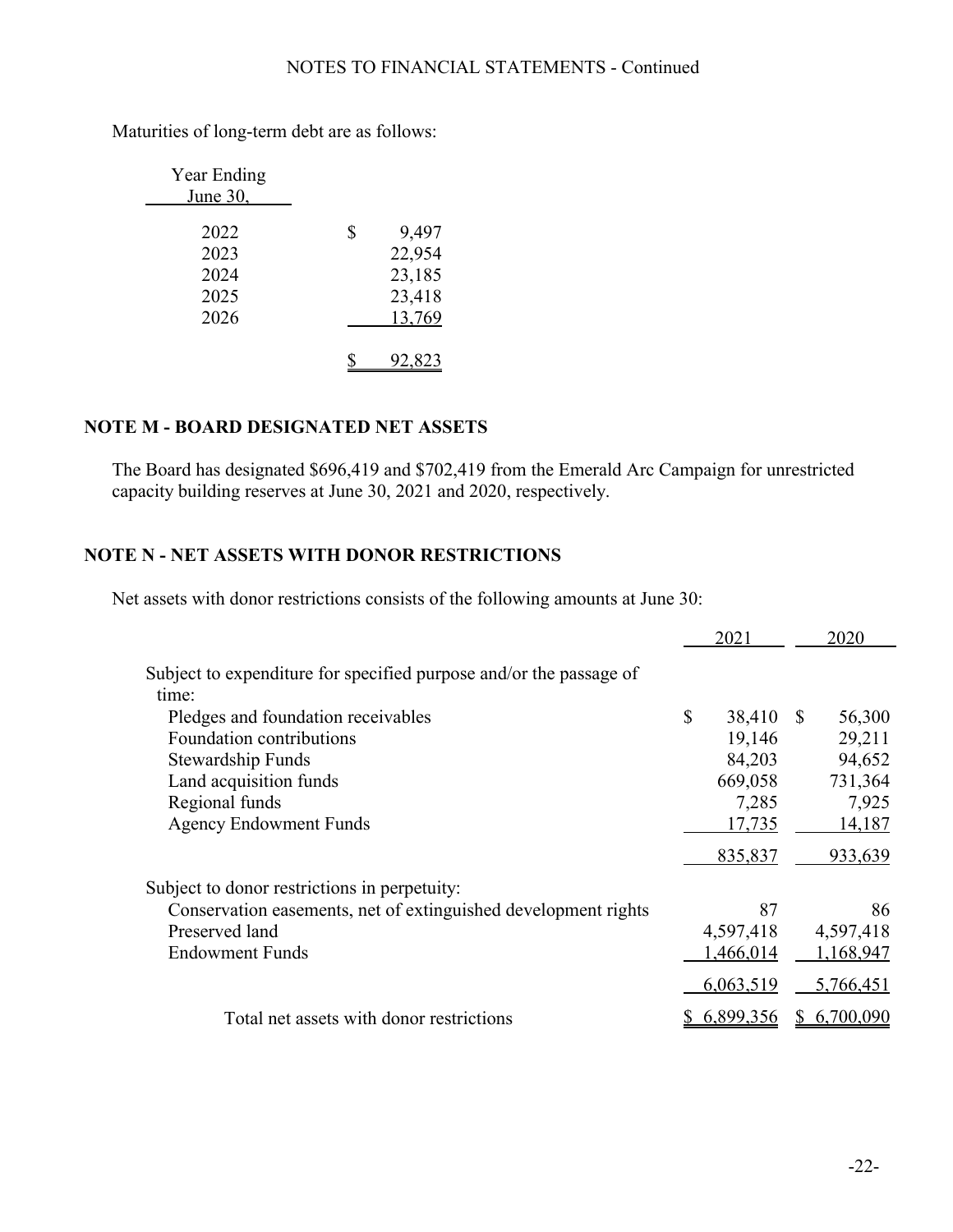## **NOTE O - ENDOWMENT FUNDS**

FASB ASC Topic 958-205 provides guidance on the net asset classification of donor restricted endowment funds for a not-for-profit organization that is subject to the enacted version of the Uniform Prudent Management of Institutional Funds Act of 2006 ("UPMIFA"). FASB Topic 958-205 also improves disclosures about an organization's endowment funds (both donor-restricted and boarddesignated endowment funds) whether or not the organization is subject to UPMIFA.

#### Interpretation of Relevant Law

The Conservancy has interpreted the Uniform Prudent Management of Institutional Funds Act ("UPMIFA") as requiring the preservation of the fair value of the original gift as of the gift date of the donor-restricted endowment funds absent explicit donor stipulations to the contrary. As a result of this interpretation, the Conservancy classifies as donor restricted net assets: (a) the original value of gifts donated to the endowment and (b) accumulations to the endowment made in accordance with the direction of the applicable donor gift instrument at the time the accumulation is added to the fund.

In accordance with UPMIFA, the organization considers the following factors in making a determination to appropriate or accumulate donor-restricted endowment funds:

- The duration and preservation of the fund;
- The purposes of the donor-restricted endowment fund;
- General economic conditions;
- The possible effect of inflation and deflation;
- The expected total return from income and the appreciation of investments;
- Other resources of the Conservancy; and
- The investment policies of the Conservancy.

#### Investment Approach

The ultimate responsibility for the management of the funds rests with its Board of Trustees. Long term reserve funds and endowment funds are pooled together in the care of and managed by Bank of Ann Arbor Trust division in accordance with approved allocation targets and ranges as follows:

| <b>Asset Class</b> | Target | Range       |
|--------------------|--------|-------------|
| Equities           | 65%    | $15 - 80\%$ |
| Fixed Income       | 25%    | $0-50\%$    |
| Cash               | 10%    | $0 - 35\%$  |

#### Spending Policy

**Endowment Fund:** Distributions may be taken annually to fund land and easement stewardship.

**Forever Fund:** Distributions may be taken annually to fund land and easement stewardship and other expenses related to ensuring the integrity of conservation easements and lands owned by the Conservancy.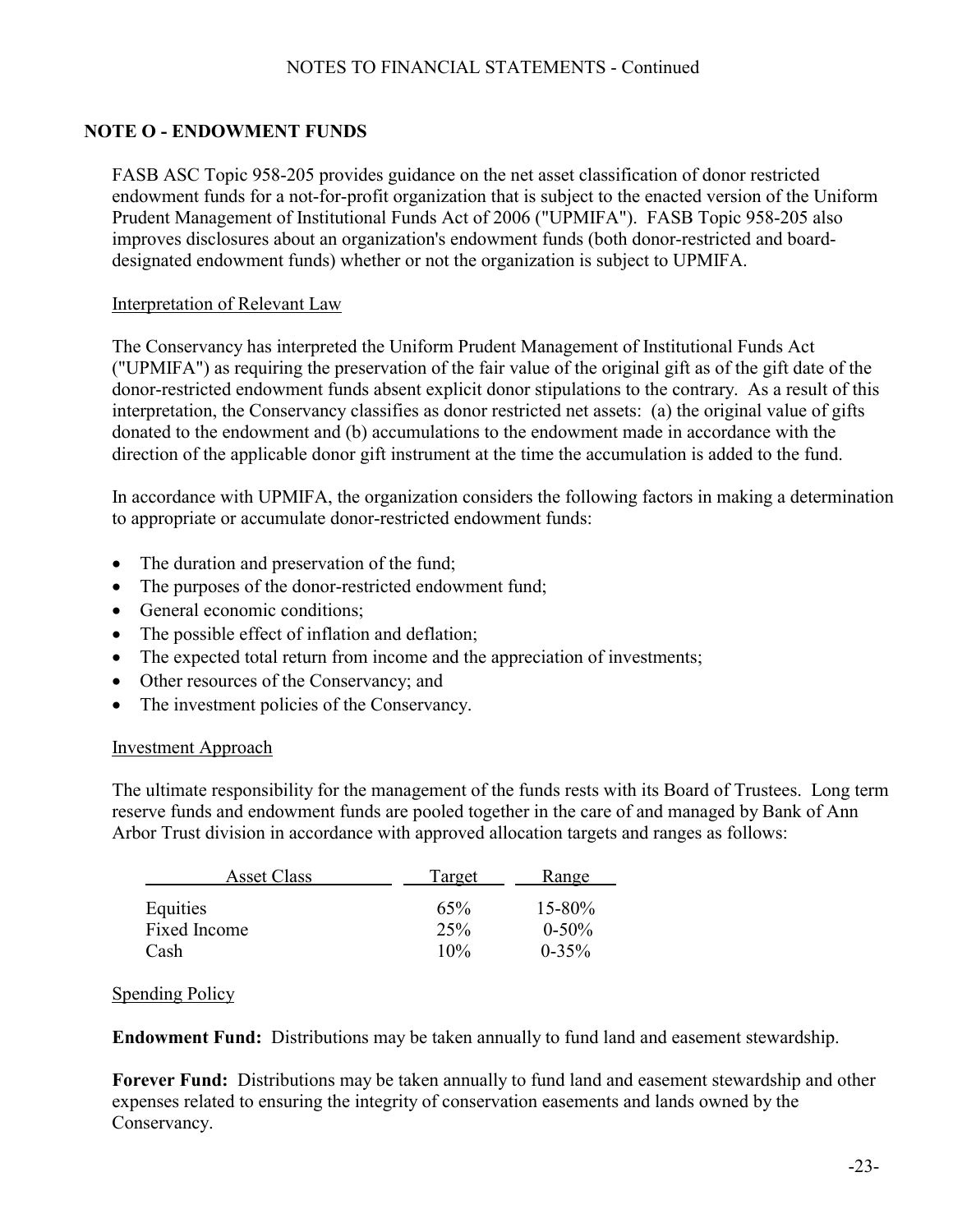**Standard Distribution:** Standard distributions shall be made annually, and limited to 4% of the rolling average of the value of the funds over the past 20 quarters.

**Extraordinary Distributions:** Generally, principal will remain in the fund and will not be liquidated, except as described above. However, from time-to-time extraordinary expenses associated with the legal costs of defending or enforcing an easement, or legal costs required to maintain the Conservancy's continued use and operation of its fee preserves, may be incurred. At such times, by a 2/3 vote of the Board of Trustees, the principal of that portion associated with the Forever Fund may be taken as a distribution. Such distributions must be accompanied by a plan to replenish the funds.

Standard distributions shall not be made if the combined value of the Endowment and Forever Funds is less than \$300,000.

Changes in Endowment net assets are as follows as of June 30:

|                                  | 2021                                                     |  |  |  |  |
|----------------------------------|----------------------------------------------------------|--|--|--|--|
|                                  | <b>With Donor Restrictions</b>                           |  |  |  |  |
|                                  | Time                                                     |  |  |  |  |
|                                  | Restricted<br><u>Perpetual</u><br>Total                  |  |  |  |  |
| Net assets, beginning of year    | 1,168,947<br>$\mathbb{S}$<br>14,187<br>\$1,183,134<br>S. |  |  |  |  |
| Investment return:               |                                                          |  |  |  |  |
| Investment income (loss)         | 4,850<br>21,053<br>25,903                                |  |  |  |  |
| Net appreciation (depreciation)  | 306,175<br>306,175                                       |  |  |  |  |
| Distributions/expenses           | (31, 463)<br>(30, 161)<br>(1,302)                        |  |  |  |  |
| Total donor restricted endowment | <u>17,735</u><br><u>1,466,014</u><br>1,483,749<br>S.     |  |  |  |  |
|                                  | 2020                                                     |  |  |  |  |
|                                  | <b>With Donor Restrictions</b>                           |  |  |  |  |
|                                  | Time                                                     |  |  |  |  |
|                                  | Restricted<br>Total<br><u>Perpetual</u>                  |  |  |  |  |
| Net assets, beginning of year    | \$1,169,443<br>14,248<br><sup>\$</sup><br>\$1,183,691    |  |  |  |  |
| Investment return:               |                                                          |  |  |  |  |
| Investment income (loss)         | 63<br>(173)<br>(110)                                     |  |  |  |  |
| Net appreciation (depreciation)  | 20,053<br>20,053                                         |  |  |  |  |
| Distributions/expenses           | (20,376)<br>(124)<br>(20, 500)                           |  |  |  |  |
| Total donor restricted endowment | 1,168,947<br>14,187<br>1,183,134                         |  |  |  |  |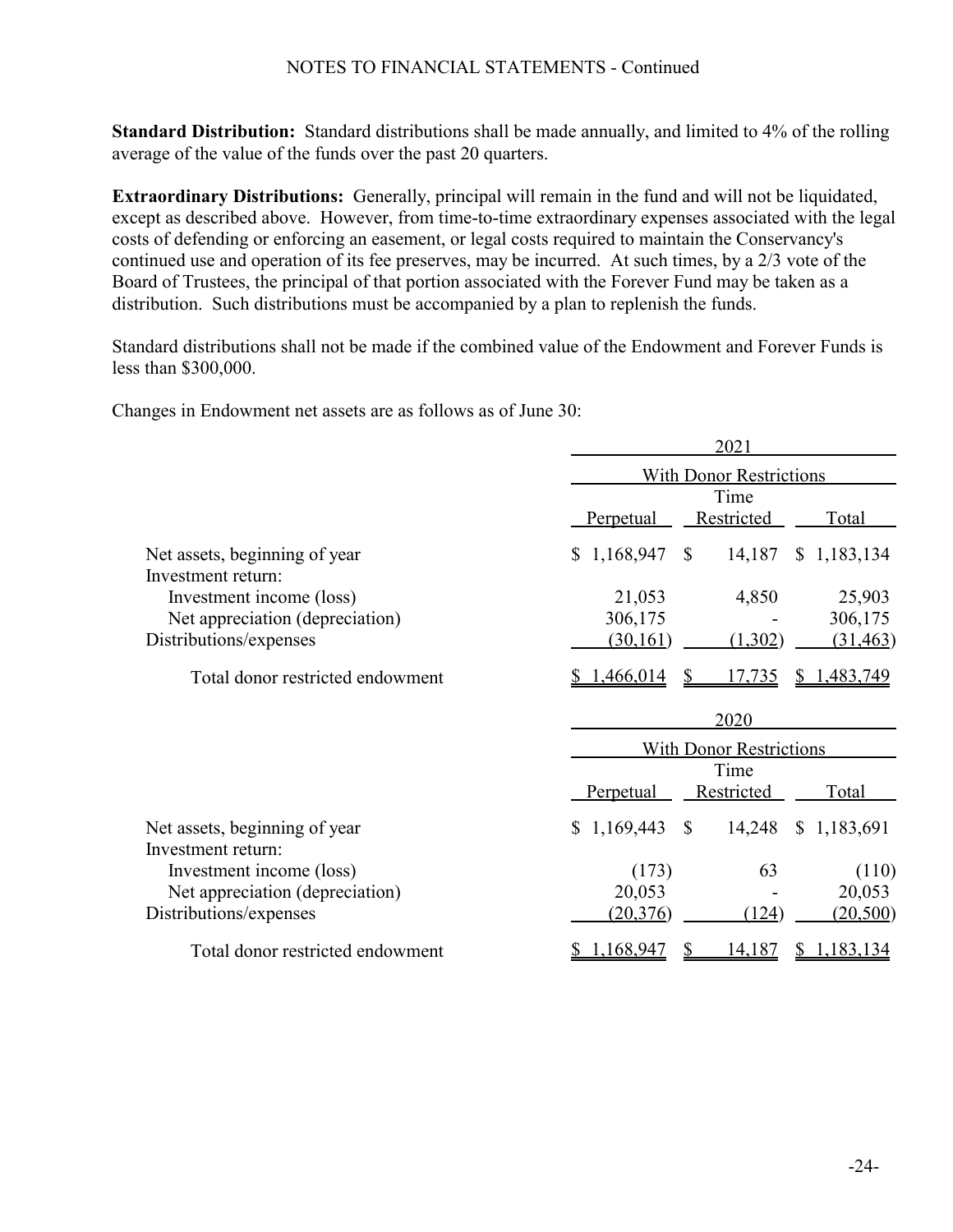#### **NOTE P - EMPLOYEE BENEFIT PLAN**

The Conservancy maintains a Savings Incentive Match Plan ("SIMPLE") IRA retirement plan. All fulltime employees are eligible to participate. To the extent an employee participates by deferring a portion of their compensation into the plan, the Conservancy will match the employee's contribution, up to a maximum of three percent of the employee's compensation. During the years ended June 30, 2021 and 2020, the retirement expense incurred by the Conservancy was \$8,619 and \$11,690, respectively.

### **NOTE Q - OPERATING LEASES**

The Conservancy had an operating lease for office space for July 18, 2017 through September 30, 2020. The lease requires the Conservancy to pay utilities and janitorial services. The landlord is obligated for insurance covering the building. The lease has been informally extended on a month-to-month basis. Rent expense was \$46,541 and \$49,201 on the office space for the years ended June 30, 2021 and 2020, respectively.

In March 2021, the Conservancy signed an operating lease agreement for a copier. The lease requires monthly payments of \$266 beginning in April 2021 and matures March 2025. Lease expense was \$798 for the year ended June 30, 2021.

Future minimum rentals under the lease are as follows:

| Year Ending<br>June 30,      | Annual<br>Minimum<br>Lease Payment |                                  |
|------------------------------|------------------------------------|----------------------------------|
| 2022<br>2023<br>2024<br>2025 | S                                  | 3,191<br>3,191<br>3,191<br>2,393 |
|                              |                                    | 11.9                             |

### **NOTE R - SUPPLEMENTAL CASH FLOWS INFORMATION**

#### *Non-Cash Investing and Financing Activities*

During each of the years ended June 30, 2021 and 2020, the Conservancy acquired development rights on one parcel of land below fair market value as determined by a State certified appraiser. The Conservancy recorded the development rights at the fair market value as of the date acquired and recognized \$1 and \$68,884, respectively, in non-cash contribution revenue.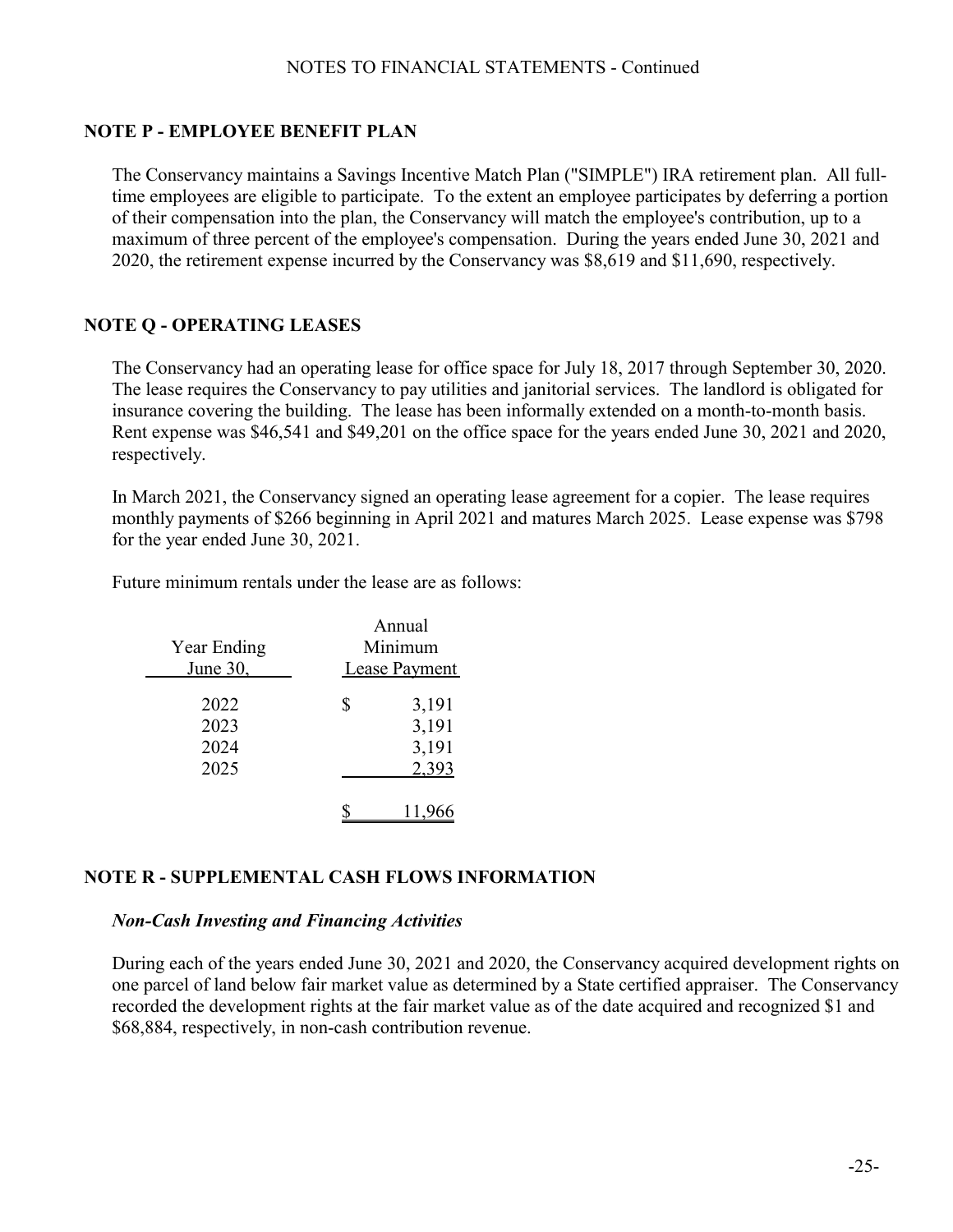## **NOTE S - RISKS AND UNCERTAINTIES**

## *COVID-19*

On March 10, 2020 the World Health Organization declared the coronavirus outbreak (COVID-19) a pandemic. The Conservancy believes it understands the risk associated with COVID-19. The Conservancy has implemented risk mitigation tactics related to their operations within and outside of the Conservancy in response to the risks caused by COVID-19. The extent to which the pandemic impacts other future funding or operations will depend on future developments, which are highly uncertain at this time and cannot be predicted.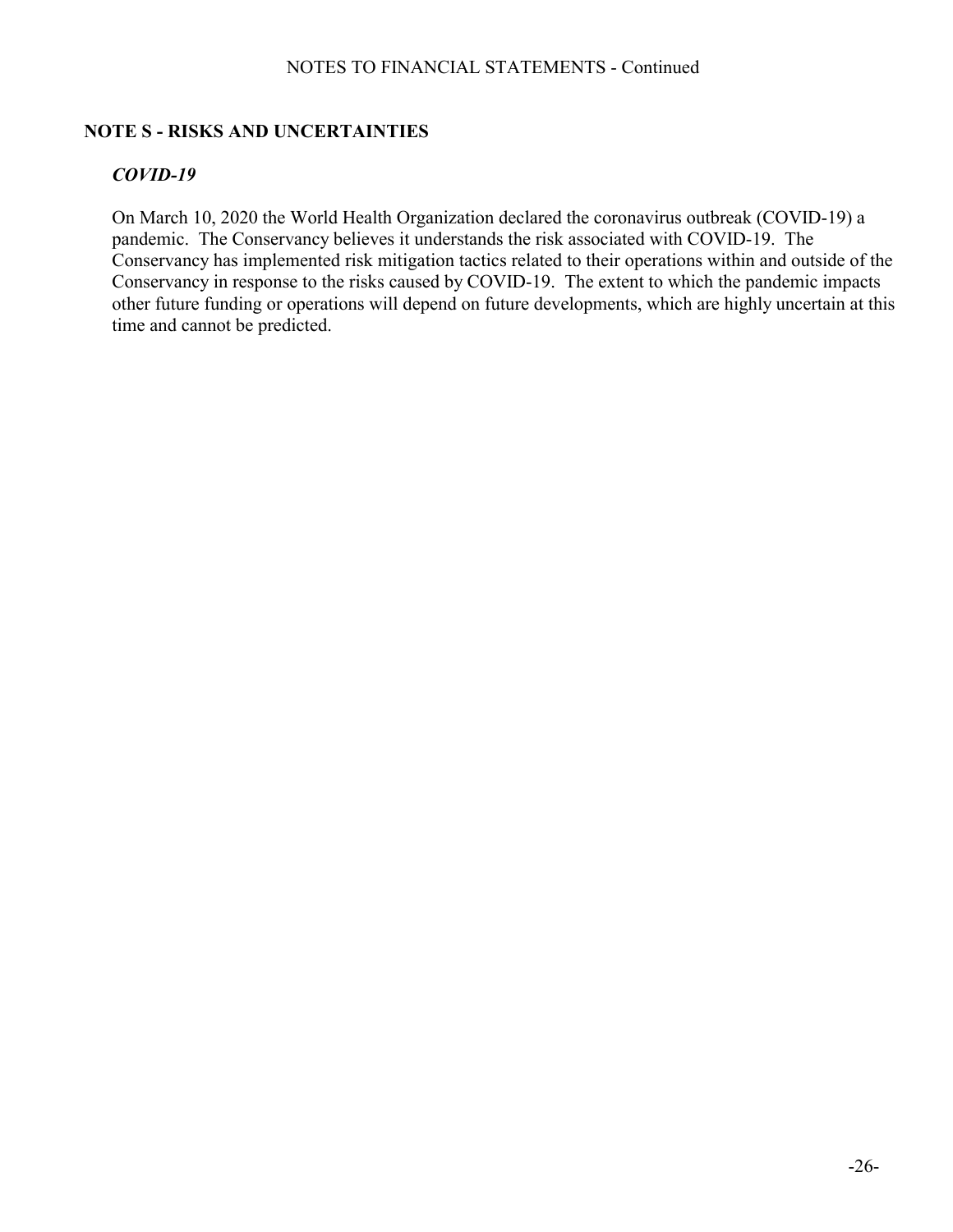# **SUPPLEMENTAL INFORMATION**